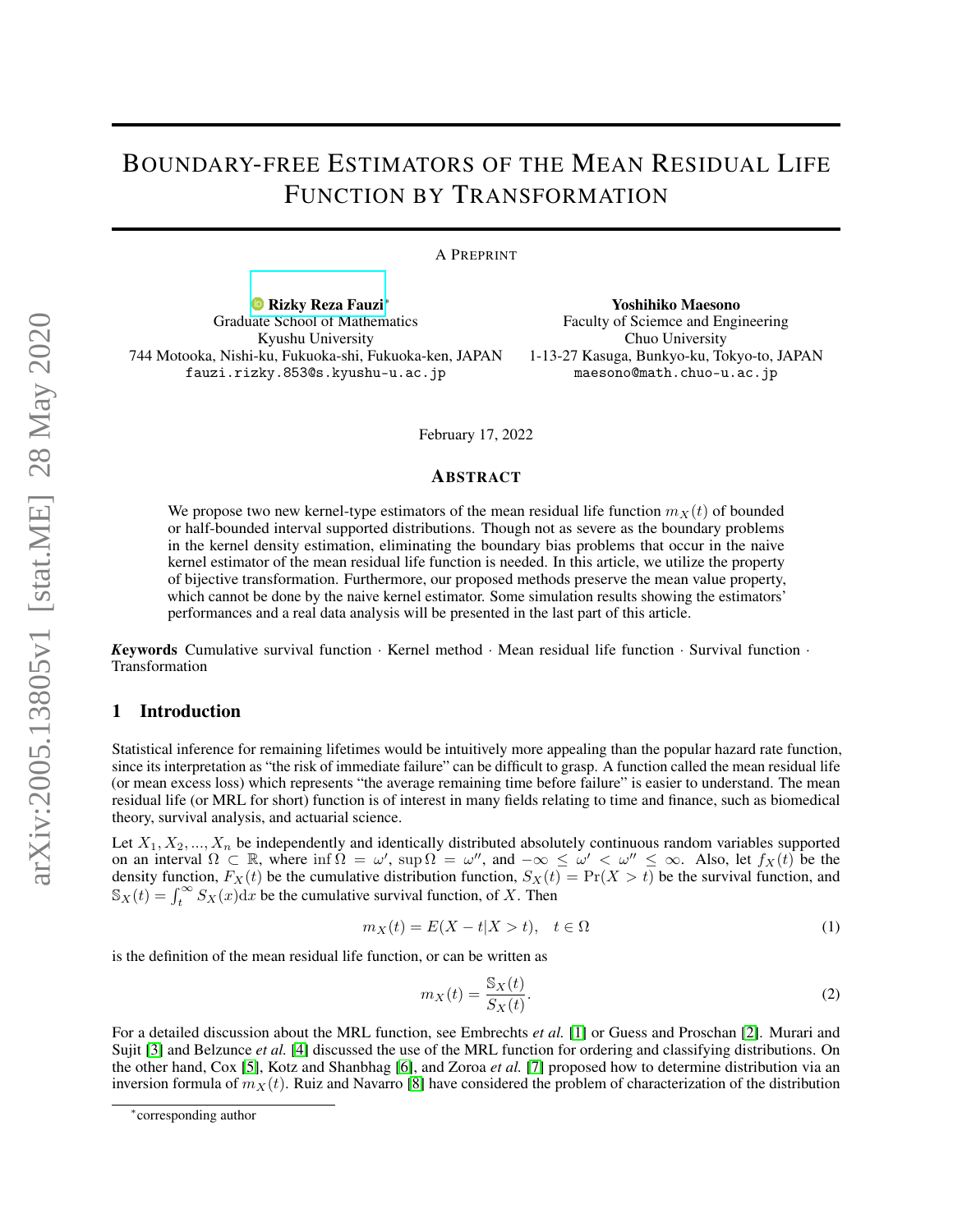function through the relationship between the MRL function and the hazard rate function. The MRL functions of finite mixtures and order statistics have been studied as well by Navarro and Hernandez [\[9\]](#page-9-8).

Some properties and applications of the MRL concept related to operational research and reliability theory in engineering are interesting topics. While Nanda *et al.* [\[10\]](#page-9-9) discussed the properties of associated orderings in the MRL function, Huynh *et al.* [\[11\]](#page-9-10) studied the usefulness of the MRL models for maintenance decision-making.

Another examples are the utilization of the MRL functions of parallel system by Sadegh [\[12\]](#page-9-11), the MRL for records by Raqab and Asadi [\[13\]](#page-9-12), the MRL of a k-out-of-n:G system by Eryilmaz [\[14\]](#page-9-13), the MRL of a  $(n - k + 1)$ -out-of-n system by Poursaeed [\[15\]](#page-9-14), the MRL in reliability shock models by Eryilmaz [\[16\]](#page-9-15), the MRL subjected to Marshall-Olkin type shocks by Bayramoglu and Ozkut [\[17\]](#page-9-16), the MRL of coherent systems by Eryilmaz *et al.* [\[18\]](#page-9-17) and Kavlak [\[19\]](#page-9-18), the MRL for degrading systems by Zhao *et al.* [\[20\]](#page-9-19), and the MRL of rail wagon bearings by Ghasemi and Hodkiewicz [\[21\]](#page-9-20).

The natural estimator of the MRL function is the empirical one, defined as

$$
m_n(t) = \frac{\mathbb{S}_n(t)}{S_n(t)} = \frac{\sum_{i=1}^n (X_i - t)I(X_i > t)}{\sum_{i=1}^n I(X_i > t)}, \quad t \in \Omega,
$$
\n(3)

where  $I(A)$  is the usual indicator function on set A. Yang [\[22\]](#page-9-21), Ebrahimi [\[23\]](#page-10-0), and Csörgo and Zitikis [[24\]](#page-10-1) studied the properties of  $m_n(t)$ . Even though it has several good attributes (e.g. unbiasedness and consistency), the empirical MRL function is just a rough estimate of  $m<sub>X</sub>(t)$  and lack of smoothness. Estimating is also impossible for large t because  $S_n(t) = 0$  for  $t > \max\{X_1, X_2, ..., X_n\}$ . Though we can just define  $m_n(t) = 0$  for such case, it is a major disadvantage as analysing the behaviour of the MRL function when  $t \to \infty$  is of an interest.

Various parametric models of MRL have been discussed in literatures, for example the transformed parametric MRL models by Sun and Zhang [\[25\]](#page-10-2), the upside-down bathtub-shaped MRL model by Shen *et al.* [\[26\]](#page-10-3), the MRL order of convolutions of heterogeneous exponential random variables by Zhao and Balakrishnan [\[27\]](#page-10-4), the proportional MRL model by Nanda *et al.* [\[28\]](#page-10-5) and Chan *et al.* [\[29\]](#page-10-6), and the MRL models with time-dependent coefficients by Sun *et al.* [\[30\]](#page-10-7).

Some nonparametric estimators of  $m<sub>X</sub>(t)$  which are related to the empirical one have been discussed in a fair amount of literature. For example, Ruiz and Guillamón [\[31\]](#page-10-8) estimated the numerator in  $m_n(t)$  by a recursive kernel estimate and left the empirical survival function unchanged, while Chaubey and Sen [\[32\]](#page-10-9) used the Hille's Theorem in Hille [\[33\]](#page-10-10) to smooth both the numerator and denominator in  $m_n(t)$ .

The other maneuver that can be used for estimating the MRL function nonparametrically is the kernel method. Let  $K(x)$ be a symmetric continuous nonnegative kernel function with  $\int_{-\infty}^{\infty} K(x) dx = 1$ , and  $h > 0$  be a bandwidth satisfying  $h \to 0$  and  $nh \to \infty$  when  $n \to \infty$ . From this, we will have three other functions derived from  $K(x)$ , they are

$$
W(x) = \int_{-\infty}^{x} K(z)dz, \quad V(x) = \int_{x}^{\infty} K(z)dz, \quad \text{and} \quad \mathbb{V}(x) = \int_{x}^{\infty} V(z)dz.
$$
 (4)

Hence, the naive kernel MRL function estimator can be defined as

$$
\widehat{m}_X(t) = \frac{\widehat{S}_X(t)}{\widehat{S}_X(t)} = \frac{h \sum_{i=1}^n \mathbb{V}\left(\frac{t - X_i}{h}\right)}{\sum_{i=1}^n V\left(\frac{t - X_i}{h}\right)}, \quad t \in \Omega. \tag{5}
$$

Guillamón *et al.* [\[34\]](#page-10-11) discussed the asymptotic properties of the naive kernel MRL function estimator in detail.

However, as usually  $m<sub>X</sub>(t)$  is used for time or finance related data, which are on nonnegative real line or bounded interval, the naive kernel MRL function estimator suffers the so called boundary bias problem. In the case of  $f_X(\omega')=0$ (or  $f_X(\omega'') = 0$ ), the boundary effects of  $\widehat{m}_X(t)$  when  $t \to \omega'$  (or  $t \to \omega''$ ) is not as bad as in the kernel density estimator, but the problems still occur. It is because the term  $S_X(\omega')$  and  $1 - S_X(\omega'')$  in the  $Bias[\widehat{S}_X(\omega')]$  and  $Bias[\widehat{S}_X(\omega')]$  can never be 0 since  $S_X(\omega') = 1 - S_X(\omega'') = 1$ , which means  $\widehat{S}_X(t)$  causes the boundary problems for  $\widehat{m}_X(t)$ . Moreover, in the case of  $f_X(\omega') > 0$  and  $f_X(\omega'') > 0$  (e.g. uniform distribution), not only  $\widehat{S}_X(t)$ , but  $\widehat{S}_X(t)$  also adds its share to the boundary problems for  $\widehat{m}_X(t)$ .

To make things worse, the naive kernel MRL function estimator does not preserve one of the most important properties of the MRL function, which is  $m_X(\omega') + \omega' = E(X)$ . It is reasonable if we expect  $\widehat{m}_X(\omega') + \omega' \approx \overline{X}$ . However,  $\hat{S}_X(\omega')$  is less than 1 and  $\hat{S}_X(\omega')$  is smaller than the average value of  $X_i^t s$ , due to the weight that they still put on the outside of Ω. Accordingly, there is no guarantee of how far or how close  $\hat{m}_X(\omega') + \omega'$  is to  $\bar{X}$ . Some simulations in Section 4.1 illustrate this statement Section [4.1](#page-5-0) illustrate this statement.

Some articles have suggested methods to solve the boundary bias problems in the density estimation, such as data reflection by Schuster [\[35\]](#page-10-12); simple nonnegative boundary correction by Jones and Foster [\[36\]](#page-10-13); boundary kernels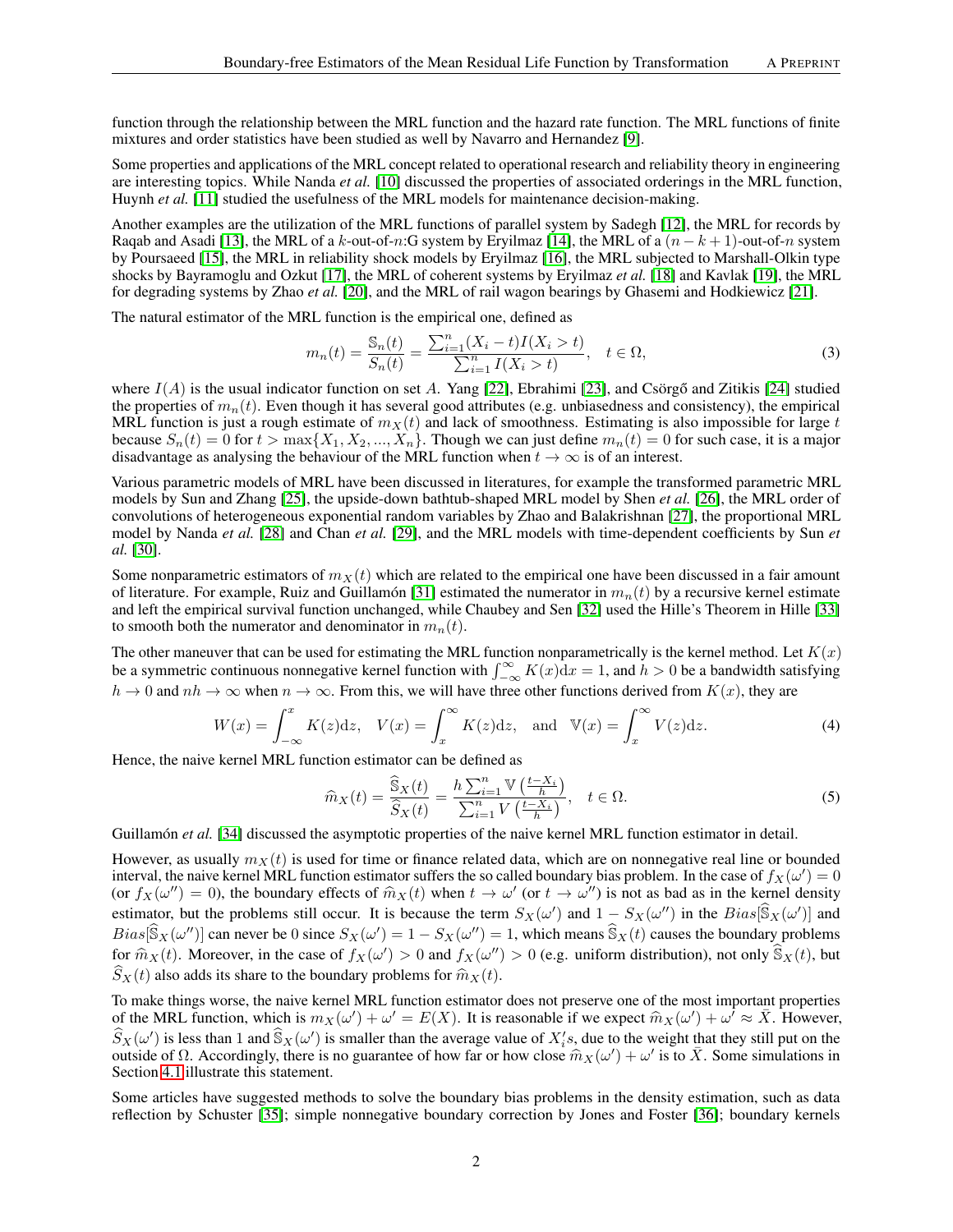by Müller [\[37\]](#page-10-14), Müller [\[38\]](#page-10-15), and Müller and Wang [\[39\]](#page-10-16); generating pseudo data by Cowling and Hall [\[40\]](#page-10-17); hybrid method by Hall and Wehrly [\[41\]](#page-10-18); and the local polynomial fitting by Fan and Gijbels [\[42\]](#page-10-19). Even though only few literatures discussed how to extend previous ideas for solving the problems in the MRL function estimation, Abdous and Berred [\[43\]](#page-10-20) successfully adopted the idea of local polynomial fitting (linear in their case) for the MRL function estimation.

In this article we are going to try another idea to remove the boundary effects, which is utilizing transformations that map  $\Omega$  to R bijectively. In this situation there are no boundary effects at all, as we will not put any weight outside the support. Hence, instead of using  $X_1, X_2, ..., X_n$ , we will apply the kernel method for the transformed  $Y_1, Y_2, ..., Y_n$ , where  $Y_i = g^{-1}(X_i)$  and  $g : \mathbb{R} \to \Omega$  is a bijective function. However, even though the idea is easy to understand, we cannot just substitute t with  $g^{-1}(t)$  and  $X_i$  with  $Y_i$  in the formula of  $\hat{m}_X(t)$ , due to avoiding nonintegrability. We<br>need to modify the naive kernel MRI function estimator before substituting  $g^{-1}(t)$  and Y in ord need to modify the naive kernel MRL function estimator before substituting  $g^{-1}(t)$  and  $Y_i$  in order to preserve the integrability and to ensure that the new formulas are good estimators of the mean excess loss function.

Before moving on to our main focus, we need to impose some conditions:

- **C1**. The kernel  $K(x)$  is a continuous nonnegative function and symmetric at  $x = 0$  with  $\int_{-\infty}^{\infty} K(x) dx = 1$
- **C2.** The bandwidth  $h > 0$  satisfies  $h \to 0$  and  $nh \to \infty$  when  $n \to \infty$
- **C3.** The function  $q : \mathbb{R} \to \Omega$  is continuous and strictly increasing
- **C4.** The density  $f_X$  and the function q are continuously differentiable at least twice
- **C5**. The integrals  $\int_{-\infty}^{\infty} g'(ux)K(x)dx$  and  $\int_{-\infty}^{\infty} g'(ux)V(x)dx$  are finite for all u in an  $\varepsilon$ -neighbourhood of the origin
- **C6**. The expectations  $E(X)$ ,  $E(X^2)$ , and  $E(X^3)$  exist.

The first and the second conditions are standard assumptions for kernel methods, and C3 is needed for the bijectivity and the simplicity of the transformation. Since we will use some expansions of the survival and the cumulative survival functions, C4 is important to ensure the validity of our proofs. The last two conditions are necessary to make sure we can derive the bias and the variance formulas. In order to calculate the variances, we also define a new function

$$
\bar{\mathbb{S}}_X(t) = \int_t^\infty \mathbb{S}_X(x) \mathrm{d}x \tag{6}
$$

for simpler notation. Some numerical studies are discussed in Section [4,](#page-5-1) and the detailed proofs can be found in the appendices.

#### 2 Estimators of the survival function and the cumulative survival function

Before jumping into the estimation of the mean residual life function, we will first discuss on the estimations of each component, which are the survival function  $S_X(t)$  and the cumulative survival function  $S_X(t)$ . In this article, we proposed two sets of estimators using the idea of transformation. Based on those two sets of estimators, we will propose two estimators of the MRL function in Section [3.](#page-4-0)

Geenens [\[44\]](#page-10-21), also Wen and Wu [\[45\]](#page-10-22), used probit transformation to eliminate the boundary bias problems in the kernel density estimation for data on the unit interval. If we generalize their idea for any interval  $\Omega$  and using any function q that satisfies the conditions stated before, then we will have

$$
\widetilde{f}_X(t)=\frac{1}{nhg'(g^{-1}(t))}\sum_{i=1}^nK\left(\frac{g^{-1}(t)-g^{-1}(X_i)}{h}\right)
$$

as the generalized boundary-free kernel density estimator by transformation. Then, by doing simple subtitution technique on  $\int_t^{\omega''}$  $\int_t^{\infty} f_X(x) dx$ , the first proposed survival function estimator is

$$
\widetilde{S}_{X,1}(t) = \frac{1}{n} \sum_{i=1}^{n} V_{1,h}(g^{-1}(t), g^{-1}(X_i)), \quad t \in \Omega,
$$
\n(7)

where

$$
V_{1,h}(x,y) = \frac{1}{h} \int_x^{\infty} K\left(\frac{z-y}{h}\right) dz.
$$
 (8)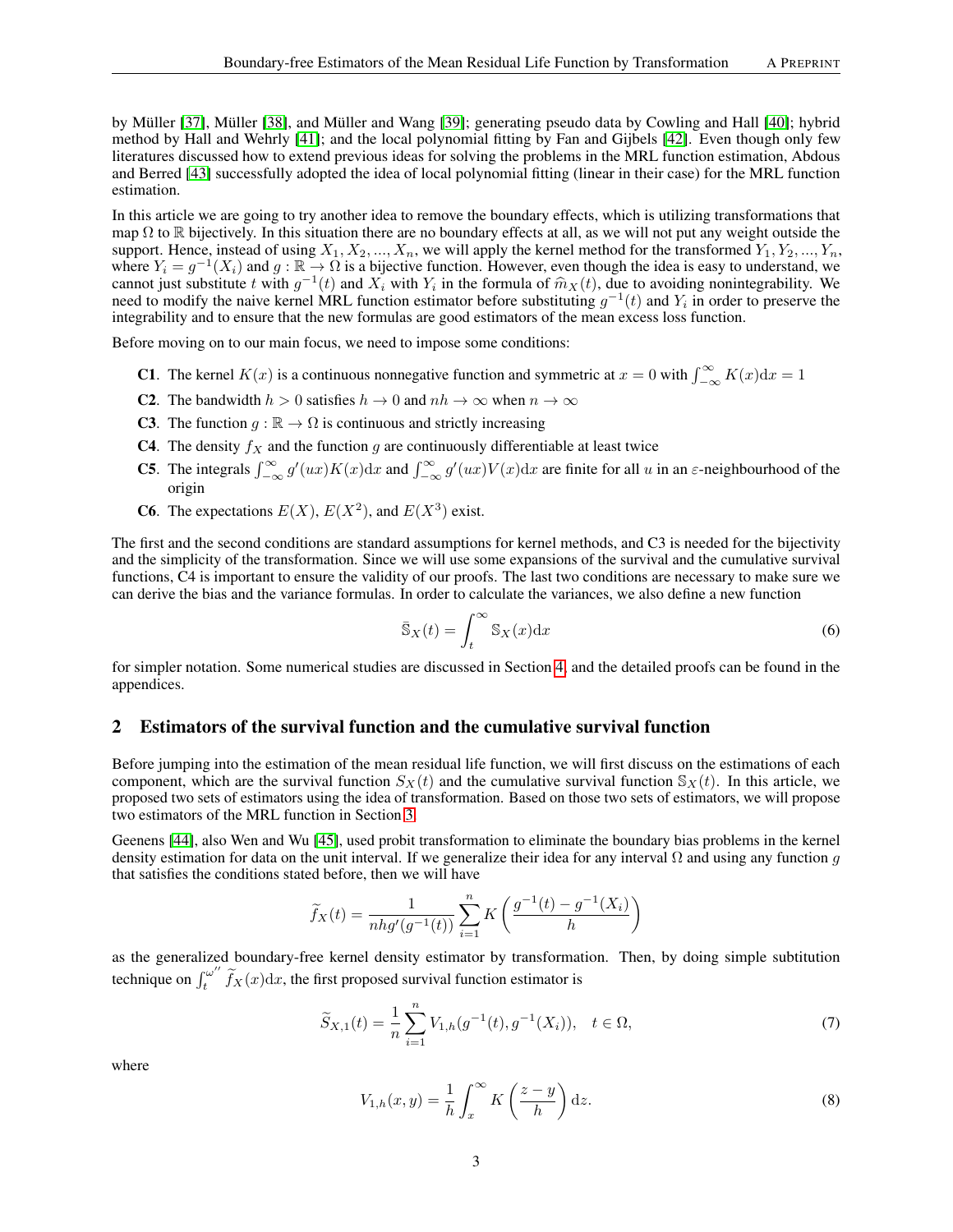Using the same approach, we define the first proposed cumulative survival function estimator as

$$
\widetilde{\mathbb{S}}_{X,1}(t) = \frac{1}{n} \sum_{i=1}^{n} \mathbb{V}_{1,h}(g^{-1}(t), g^{-1}(X_i)), \quad t \in \Omega,
$$
\n(9)

where

$$
\mathbb{V}_{1,h}(x,y) = \int_x^{\infty} g'(z)V\left(\frac{z-y}{h}\right)dz.
$$
\n(10)

Their biases and variances are given in the following theorem.

<span id="page-3-0"></span>**Theorem 2.1.** *Under the condition C1-C6, the biases and the variances of*  $\widetilde{S}_{X,1}(t)$  *and*  $\widetilde{S}_{X,1}(t)$  *are* 

$$
Bias[\widetilde{S}_{X,1}(t)] = -\frac{h^2}{2}b_1(t)\int_{-\infty}^{\infty} y^2 K(y) \mathrm{d}y + o(h^2),\tag{11}
$$

$$
Var[\widetilde{S}_{X,1}(t)] = \frac{1}{n} S_X(t) F_X(t) - \frac{h}{n} g'(g^{-1}(t)) f_X(t) \int_{-\infty}^{\infty} V(y) W(y) dy + o\left(\frac{h}{n}\right),\tag{12}
$$

*and*

$$
Bias[\widetilde{\mathbb{S}}_{X,1}(t)] = \frac{h^2}{2}b_2(t)\int_{-\infty}^{\infty} y^2 K(y) \mathrm{d}y + o(h^2),\tag{13}
$$

$$
Var[\widetilde{\mathbb{S}}_{X,1}(t)] = \frac{1}{n} [2\bar{\mathbb{S}}_X(t) - \mathbb{S}_X^2(t)] + o\left(\frac{h}{n}\right),\tag{14}
$$

*where*

$$
b_1(t) = g''(g^{-1}(t))f_X(t) + [g'(g^{-1}(t))]^2 f'_X(t),
$$
\n(15)

$$
b_2(t) = [g'(g^{-1}(t))]^2 f_X(t) + \int_{g^{-1}(t)}^{\infty} g''(x)g'(x) f_X(g(x)) \mathrm{d}x. \tag{16}
$$

*Furthermore, the covariance of them is*

$$
Cov[\widetilde{\mathbb{S}}_{X,1}(t), \widetilde{S}_{X,1}(t)] = \frac{1}{n} \mathbb{S}_X(t) F_X(t) + o\left(\frac{h}{n}\right).
$$
\n(17)

<span id="page-3-1"></span>**Remark 2.2.** *Because*  $\frac{d}{dt}\tilde{S}_{X,1}(t) = -\tilde{S}_{X,1}(t)$ , *it means that our first set of estimators preserves the relationship between the theoretical*  $\tilde{S}_X(t)$  *and*  $S_X(t)$ .

We have utilized the relationship among density, survival, and cumulative survival functions to construct the first set of estimators, now we are going to use another maneuver to build our second set of estimators. The second proposed survival function estimator is defined as

$$
\widetilde{S}_{X,2}(t) = \frac{1}{n} \sum_{i=1}^{n} V_{2,h}(g^{-1}(t), g^{-1}(X_i)), \quad t \in \Omega,
$$
\n(18)

where

$$
V_{2,h}(x,y) = V\left(\frac{x-z}{h}\right). \tag{19}
$$

As we can see,  $\widetilde{S}_{X,2}(t)$  is basically just a result of a simple subsitution of  $g^{-1}(t)$  and  $g^{-1}(X_i)$  to the formula of  $\hat{S}_X(t)$ . This can be done due to the change-of-variable property of the survival function (for a brief explanation of the change-of-variable property, see Lemma [A.2\)](#page-11-0). Though it is bit trickier, the change-of-variable property of the cumulative survival function leads us to the construction of our second proposed cumulative survival function estimator, which is

$$
\widetilde{\mathbb{S}}_{X,2}(t) = \frac{1}{n} \sum_{i=1}^{n} \mathbb{V}_{2,h}(g^{-1}(t), g^{-1}(X_i)), \quad t \in \Omega,
$$
\n(20)

where

$$
\mathbb{V}_{2,h}(x,y) = \int_{-\infty}^{y} g'(z) V\left(\frac{x-z}{h}\right) dz.
$$
 (21)

In the above formula, multiplying V with g' is necessary to make sure that  $\tilde{S}_{X,2}(t)$  is an estimator of  $S_X(t)$  (see equation [\(43\)](#page-11-1)). Now, with  $\widetilde{\mathbb{S}}_{X,2}(t)$  and  $\widetilde{S}_{X,2}(t)$ , their biases and variances are as follows.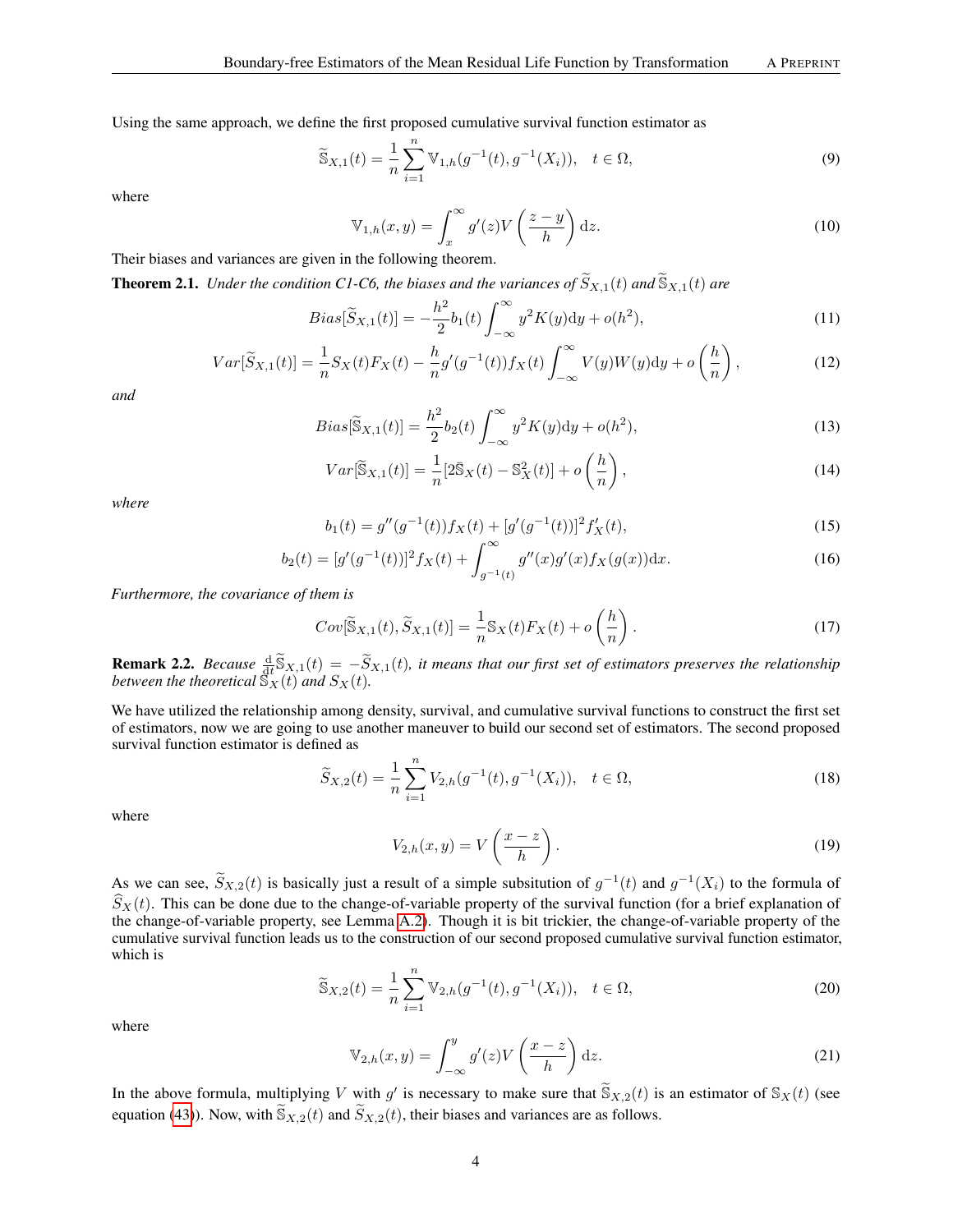<span id="page-4-1"></span>**Theorem 2.3.** *Under the condition C1-C6, the biases and the variances of*  $\widetilde{S}_{X,2}(t)$  *and*  $\widetilde{S}_{X,2}(t)$  *are* 

$$
Bias[\widetilde{S}_{X,2}(t)] = -\frac{h^2}{2}b_1(t)\int_{-\infty}^{\infty} y^2 K(y) \mathrm{d}y + o(h^2),\tag{22}
$$

$$
Var[\widetilde{S}_{X,2}(t)] = \frac{1}{n} S_X(t) F_X(t) - \frac{h}{n} g'(g^{-1}(t)) f_X(t) \int_{-\infty}^{\infty} V(y) W(y) \mathrm{d}y + o\left(\frac{h}{n}\right),\tag{23}
$$

*and*

$$
Bias[\widetilde{S}_{X,2}(t)] = \frac{h^2}{2} b_3(t) \int_{-\infty}^{\infty} y^2 K(y) dy + o(h^2), \qquad (24)
$$

$$
Var[\widetilde{\mathbb{S}}_{X,2}(t)] = \frac{1}{n} [2\bar{\mathbb{S}}_X(t) - \mathbb{S}_X^2(t)] + o\left(\frac{h}{n}\right),\tag{25}
$$

*where*

$$
b_3(t) = [g'(g^{-1}(t))]^2 f_X(t) - g''(g^{-1}(t)) S_X(t).
$$
\n(26)

*Furthermore, the covariance of them is*

$$
Cov[\widetilde{S}_{X,2}(t), \widetilde{S}_{X,2}(t)] = \frac{1}{n} S_X(t) F_X(t) + o\left(\frac{h}{n}\right).
$$
\n(27)

<span id="page-4-2"></span>Remark 2.4. *As we can see in Theorem [2.1](#page-3-0) and Theorem [2.3,](#page-4-1) a lot of similarities are possessed by both sets of estimators. For example, both of them have the same covariances, which means the statistical relationship between*  $\widetilde{S}_{X,2}(t)$  and  $\widetilde{S}_{X,2}(t)$  *is same to the one of*  $\widetilde{S}_{X,1}(t)$  *and*  $\widetilde{S}_{X,1}(t)$ *.* 

**Remark 2.5.** We can prove that both  $\widetilde{S}_{X,1}(\omega')$  and  $\widetilde{S}_{X,2}(\omega')$  are always equal to 1 (see Appendix G), and it is obvious *that both*  $\widetilde{S}_{X,1}(\omega'')$  *and*  $\widetilde{S}_{X,2}(\omega'')$  *are* 0*. Hence, it is clear that their variances are* 0 *when t approaches the boundaries. This is one of the reasons our proposed methods outperform the naive kernel estimator.*

### <span id="page-4-0"></span>3 Estimators of the mean residual life function

In this section, we will discuss the estimation for the mean residual life function. As we already have defined the survival function and the cumulative survival function estimators, we just need to plug them into the MRL function formula. Hence, our proposed estimators of the mean excess loss function are

$$
\widetilde{m}_{X,1}(t) = \frac{\widetilde{\mathbf{S}}_{X,1}(t)}{\widetilde{S}_{X,1}(t)} = \frac{h \sum_{i=1}^{n} \int_{g^{-1}(t)}^{\infty} g'(z) V\left(\frac{z - g^{-1}(X_i)}{h}\right) dz}{\sum_{i=1}^{n} \int_{g^{-1}(t)}^{\infty} K\left(\frac{z - g^{-1}(X_i)}{h}\right) dz}, \quad t \in \Omega,
$$
\n(28)

and

$$
\widetilde{m}_{X,2}(t) = \frac{\widetilde{\mathbb{S}}_{X,2}(t)}{\widetilde{S}_{X,2}(t)} = \frac{\sum_{i=1}^{n} \int_{-\infty}^{g^{-1}(X_i)} g'(z) V\left(\frac{g^{-1}(t) - z}{h}\right) dz}{\sum_{i=1}^{n} V\left(\frac{g^{-1}(t) - g^{-1}(X_i)}{h}\right)}, \quad t \in \Omega.
$$
\n(29)

At first glance,  $\widetilde{m}_{X,1}(t)$  seems more representative to the theoretical  $m_X(t)$ , since the mathematical relationship between  $\widetilde{S}_{X,1}(t)$  and  $\widetilde{S}_{X,1}(t)$  are same as the relationship between the numerator and the denumerator of  $m_X(t)$ , as stated in Remark [2.2.](#page-3-1) This is not a major problem for  $\widetilde{m}_{X,2}(t)$ , as we stated in Remark [2.4](#page-4-2) that the relationship between  $\widetilde{S}_{X,2}(t)$  and  $\widetilde{S}_{X,2}(t)$  is statistically same to the relationship between  $\widetilde{S}_{X,1}(t)$  and  $\widetilde{S}_{X,1}(t)$ . However, when a statistician wants to keep the mathematical relationship between the survival and the cumulative survival functions in their estimates, it is suggested to use  $\widetilde{m}_{X,1}(t)$  instead.

<span id="page-4-3"></span>**Theorem 3.1.** *Under the condition C1-C6, the biases and the variances of*  $\widetilde{m}_{X,i}(t)$ ,  $i = 1, 2$ , are

$$
Bias[\widetilde{m}_{X,1}(t)] = \frac{h^2}{2S_X(t)}[b_2(t) + m_X(t)b_1(t)] \int_{-\infty}^{\infty} y^2 K(y) dy + o(h^2), \tag{30}
$$

$$
Bias[\widetilde{m}_{X,2}(t)] = \frac{h^2}{2S_X(t)}[b_3(t) + m_X(t)b_1(t)] \int_{-\infty}^{\infty} y^2 K(y) dy + o(h^2), \tag{31}
$$

$$
Var[\widetilde{m}_{X,i}(t)] = \frac{1}{n} \frac{b_4(t)}{S_X^2(t)} - \frac{h}{n} \frac{b_5(t)}{S_X^2(t)} \int_{-\infty}^{\infty} V(y)W(y) \mathrm{d}y + o\left(\frac{h}{n}\right),\tag{32}
$$

*where*

$$
b_4(t) = 2\bar{S}_X(t) - S_X(t)m_X^2(t) \text{ and } b_5(t) = g'(g^{-1}(t))f_X(t)m_X^2(t).
$$
 (33)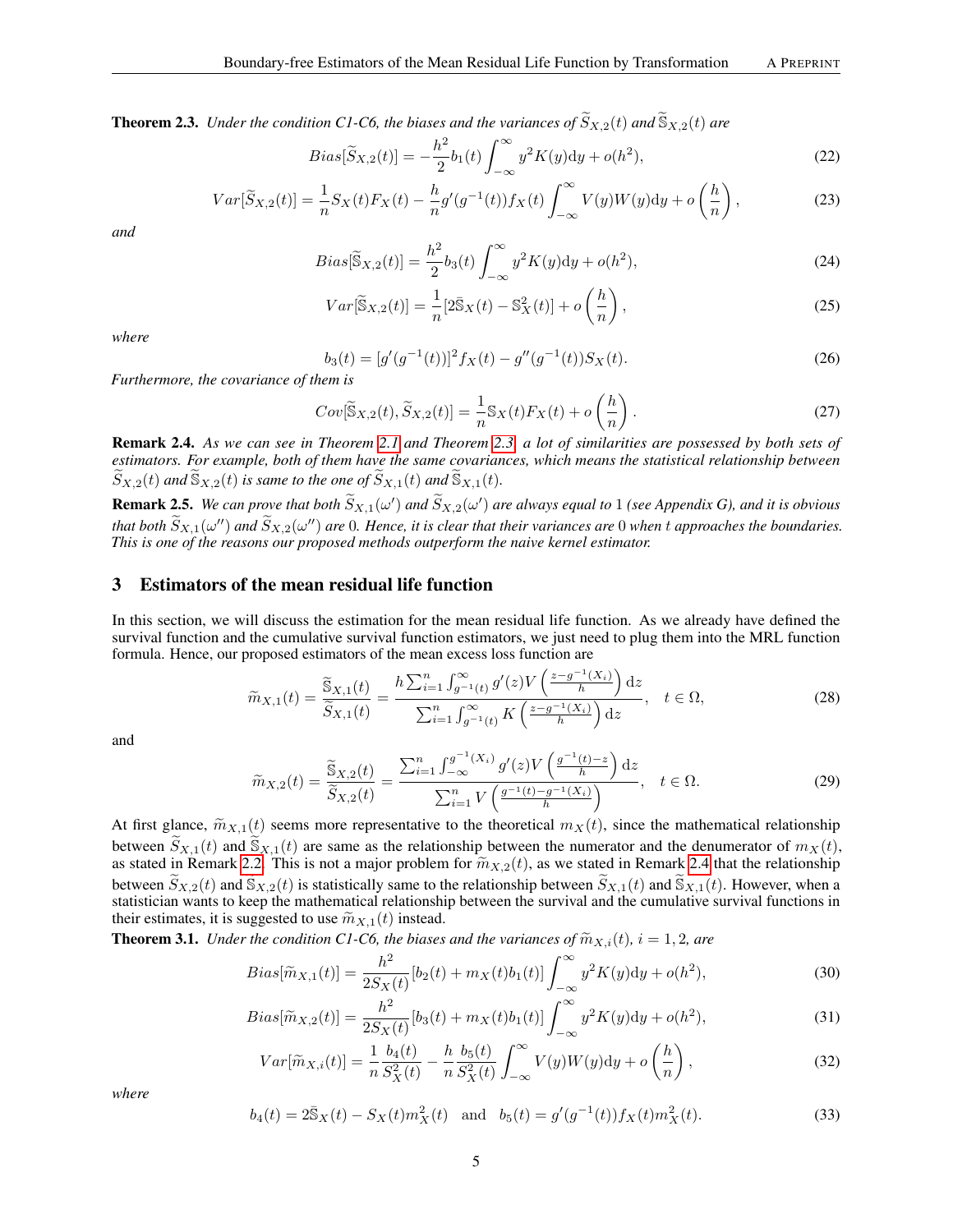<span id="page-5-2"></span>Similar to most of kernel type estimators, our proposed estimators attain asymptotic normality, as stated in Theorem [3.2.](#page-5-2) Theorem 3.2. *Under the condition C1-C6, the limiting distribution*

$$
\frac{\widetilde{m}_{X,i}(t) - m_X(t)}{\sqrt{Var[\widetilde{m}_{X,i}(t)]}} \to_D N(0,1)
$$
\n(34)

*holds for*  $i = 1, 2$ *.* 

<span id="page-5-5"></span>Furthermore, we also establish strong consistency of the proposed estimators in the form of the following theorem. Theorem 3.3. *Under the condition C1-C6, the consistency*

$$
\sup_{t \in \Omega} |\widetilde{m}_{X,i}(t) - m_X(t)| \to_{a.s.} 0
$$
\n(35)

*holds for*  $i = 1, 2$ *.* 

The last property that we would like to discuss is the behaviour of our proposed estimators when  $t$  is in the boundary regions. As stated in Section [1,](#page-0-0) we want our estimators to preserve the behaviour of the theoretical MRL function, specifically the property of  $m_X(\omega') = E(X) - \omega'$ . If we can prove this, then not only will our proposed methods be free of boundary problems, but also superior in the sense of them preserving the key property of the MRL function.

<span id="page-5-4"></span>**Theorem 3.4.** *Let*  $\widetilde{m}_{X,1}(t)$  *and*  $\widetilde{m}_{X,2}(t)$  *be the transformed kernel mean residual life function estimators. Then* 

$$
\widetilde{m}_{X,1}(\omega') + \omega' = \overline{X} + O_p(h^2),\tag{36}
$$

*and*

<span id="page-5-3"></span>
$$
\widetilde{m}_{X,2}(\omega') + \omega' = \bar{X}.\tag{37}
$$

**Remark 3.5.** *Please note that, although for convenience it is written as*  $\widetilde{m}_{X,i}(\omega')$  (or  $\widetilde{m}_{X,i}(\omega'')$ ), but we actually mean it as  $\lim_{\omega \to \widetilde{m}_{X,i}}(t)$  (or  $\widetilde{m}_{X,i}(\omega'')$ ) might be undefined *it as*  $\lim_{t\to\omega'^+} \widetilde{m}_{X,i}(t)$  *(or*  $\lim_{t\to\omega''^-} \widetilde{m}_{X,i}(t)$ *), since*  $g^{-1}(\omega')$  *(or*  $g^{-1}(\omega'')$ *) might be undefined.* 

**Remark 3.6.** *From equation [\(37\)](#page-5-3), we can say that*  $\widetilde{m}_{X,2}(\omega')$  *is unbiased, because* 

$$
E[\widetilde{m}_{X,2}(\omega')] = E(X) - \omega' = m_X(\omega').
$$

*In other words, its bias is exactly* 0. On the other hand, even though  $\widetilde{m}_{X,1}(\omega')$  is not exactly the same as  $\overline{X} - \omega'$ , we *can at least say they are close enough, and the rate of* h 2 *error is relatively small. However, from this we may take a conclusion that*  $\widetilde{m}_{X,2}(t)$  *is superior than*  $\widetilde{m}_{X,1}(t)$  *in the aspect of preserving behaviour of the MRL function near the boundary.*

#### <span id="page-5-1"></span>4 Numerical studies

In this section, we show the results of our numerical studies. The studies are divided into two parts, the simulations and the real data analysis.

#### <span id="page-5-0"></span>4.1 simulation results

In this study, we calculated the average integrated squared error (AISE) and the average squared error (ASE) with several sample sizes, and repeated them 10000 times for each case. We compared four estimators: empirical  $m_n(t)$ ; naive kernel  $\hat{m}_X(t)$ ; and our two proposed estimators  $\tilde{m}_{X,1}(t)$  and  $\tilde{m}_{X,2}(t)$ . The distributions which we generated are standard uniform  $U(0, 1)$ , beta  $Beta(3, 2)$ , gamma  $Gamma(2, 3)$ , Weibull  $Weibull(3, 2)$ , and absolute-normal abs.  $N(0, 1)$  distributions. For  $U(0, 1)$  and  $Beta(3, 2)$ , we took  $g = \Phi$ , the standard normal distribution function; and we chose  $g^{-1} = \log$  for the rests. The kernel function we used here is the Epanechnikov Kernel and the bandwidths were chosen by cross-validation technique. We actually did the same simulation study using Gaussian Kernel, but the results are quite similar. That being the case, we do not show those results in this article.

(Table [1\)](#page-6-0) compares the AISE in order to illustrate the general measure of error among the estimators. (Table [2\)](#page-6-1) compares the ASE of each estimate when  $t = 0.001$ , as a representation of the error when t is in the boundary region. For (Table [3\)](#page-6-2), the ASE at  $t = E(X)$  represents the error when the point of evaluation is moderate. The last table represents the error of the estimators when  $t$  is large enough.

As we can see in the tables, our proposed estimators gave the best results for all cases. This is particularly true for our second proposed estimator in most cases. Though our first proposed estimator's performances are not as good as the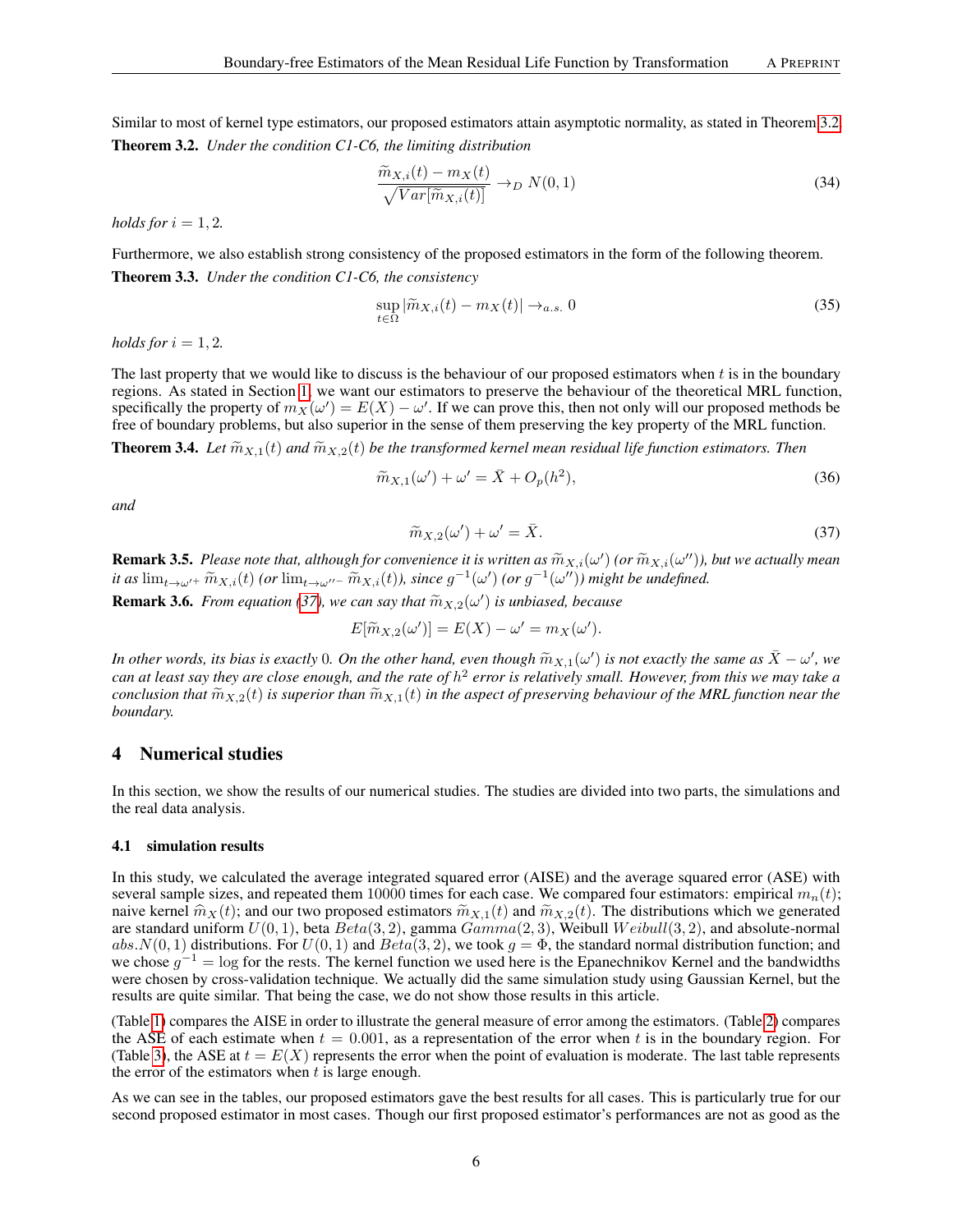| Distributions           | Empirical            | Naive                | Proposed 1           | Proposed 2           |
|-------------------------|----------------------|----------------------|----------------------|----------------------|
| U(0,1)                  | 12.62201             | 12.92260             | 6.43667              | 6.06429              |
| Beta(3,2)<br>Gamma(2,3) | 31.49324<br>58.86433 | 35.09813<br>66.06180 | 14.27382<br>29.01258 | 10.09131<br>24.51671 |
| Weibull(3,2)            | 0.14887              | 0.27073              | 0.11483              | 0.04073              |
| abs.N(0,1)              | 0.13255              | 0.09379              | 0.07700              | 0.04943              |

<span id="page-6-0"></span>Table 1: Average integrated squared error comparison

<span id="page-6-1"></span>Table 2: Average squared error comparison when  $t = 0.001$ 

| Distributions | Empirical | Naive   | Proposed 1 | Proposed 2 |
|---------------|-----------|---------|------------|------------|
| U(0,1)        | 0.08082   | 0.27639 | 0.08728    | 0.08082    |
| Beta(3,2)     | 0.23834   | 0.77734 | 0.28031    | 0.23833    |
| Gamma(2,3)    | 0.35739   | 0.82174 | 0.37886    | 0.35739    |
| Weibull(3,2)  | 0.00741   | 0.05175 | 0.00958    | 0.00741    |
| abs.N(0,1)    | 0.00728   | 0.07433 | 0.00803    | 0.00728    |

second one, it is still fairly comparable because the differences are not huge. Furthermore, the first proposed estimator is better than the empirical and the naive kernel estimators in most cases.

We may take interest in (Table [2\)](#page-6-1) as the empirical MRL function gave similar results as our second proposed estimator did. However, this is reasonable due to the fact that  $m_n(0) = \overline{X}$ , same as  $\widetilde{m}_{X,2}(0)$  according to Theorem [3.4.](#page-5-4) In (Table [3\)](#page-6-2), even though our second estimator still outperformed the others, the margins of difference with the other estimators are not big. This can be explained as  $t = E(X)$  has high density, neither it has boundary problems nor lack of data as in the tail. However, (Table [4\)](#page-7-0) showed another story. As the tail of distribution has lesser density of data, the empirical and naive kernel estimators dropped to 0 quickly. This explains why the ASE of theirs are much larger than the ASE of both of the proposed estimators.

As further illustrations, we also provide some graphs to compare our proposed estimators' performances with the other estimators. (Figure [1\)](#page-7-1) is about the graphs comparison of the empirical, the naive kernel, and our two proposed estimators. By (Figure [2\)](#page-8-0), we compare the point-wise simulated bias of the same estimators. From those, we can say that our proposed estimators outperformed the empirical and the naive kernel estimators.

There are three things that we want to emphasize from these figures. First, instead of resembling the theoretical shape, the graphs of the naive kernel estimator are more like a smoothed version of the graphs of the empirical estimator, especially in (Figure [1\(a\)\)](#page-7-2) and (Figure [1\(b\)\)](#page-7-3). This is somewhat interesting, as even though lack of smoothness, empirical type estimators (e.g. empirical distribution function) usually quite resemble the shape of the theoretical ones. However, in this MRL function case, the empirical MRL function cannot be used as a reference, because its shape is too unstable and different to the theoretical shape (see (Figure [1\(a\)\)](#page-7-2), (Figure [1\(b\)\)](#page-7-3), and (Figure [1\(d\)\)](#page-7-4)). Same goes for the naive kernel MRL function estimator. Even though (Figure [1\(c\)\)](#page-7-5) and (Figure [1\(d\)\)](#page-7-4) showed the naive kernel estimator has nice graphs, it performed fairly poorly in (Figure [1\(a\)\)](#page-7-2) and (Figure [1\(b\)\)](#page-7-3). On the other hand, the graphs of our proposed estimators resemble the theoretical ones. The difference is quite striking in (Figure [1\(a\)\)](#page-7-2), where the empirical and naive kernel estimators are jumpy, but the proposed estimators gave stable and almost straight-line graphs.

The second thing we want to emphasize is, from all figures we can see that the boundary bias problems affect naive kernel estimator severely, as (Figure [2\)](#page-8-0) shows the simulated bias values of  $\hat{m}_X(t)$  near  $t = 0$  are the farthest from 0. We can also conclude that the empirical MRL function does not suffer from the boundary bias problems, as its bias is

| Distributions | Empirical | Naive   | Proposed 1 | Proposed 2 |
|---------------|-----------|---------|------------|------------|
| U(0,1)        | 0.20656   | 0.26846 | 0.20237    | 0.18102    |
| Beta(3,2)     | 0.42396   | 0.61622 | 0.42069    | 0.31329    |
| Gamma(2,3)    | 0.76834   | 1.01913 | 0.73909    | 0.56705    |
| Weibull(3,2)  | 0.00806   | 0.02740 | 0.03183    | 0.00665    |
| abs.N(0,1)    | 0.01176   | 0.02295 | 0.01127    | 0.00566    |

<span id="page-6-2"></span>Table 3: Average squared error comparison when  $t = E(X)$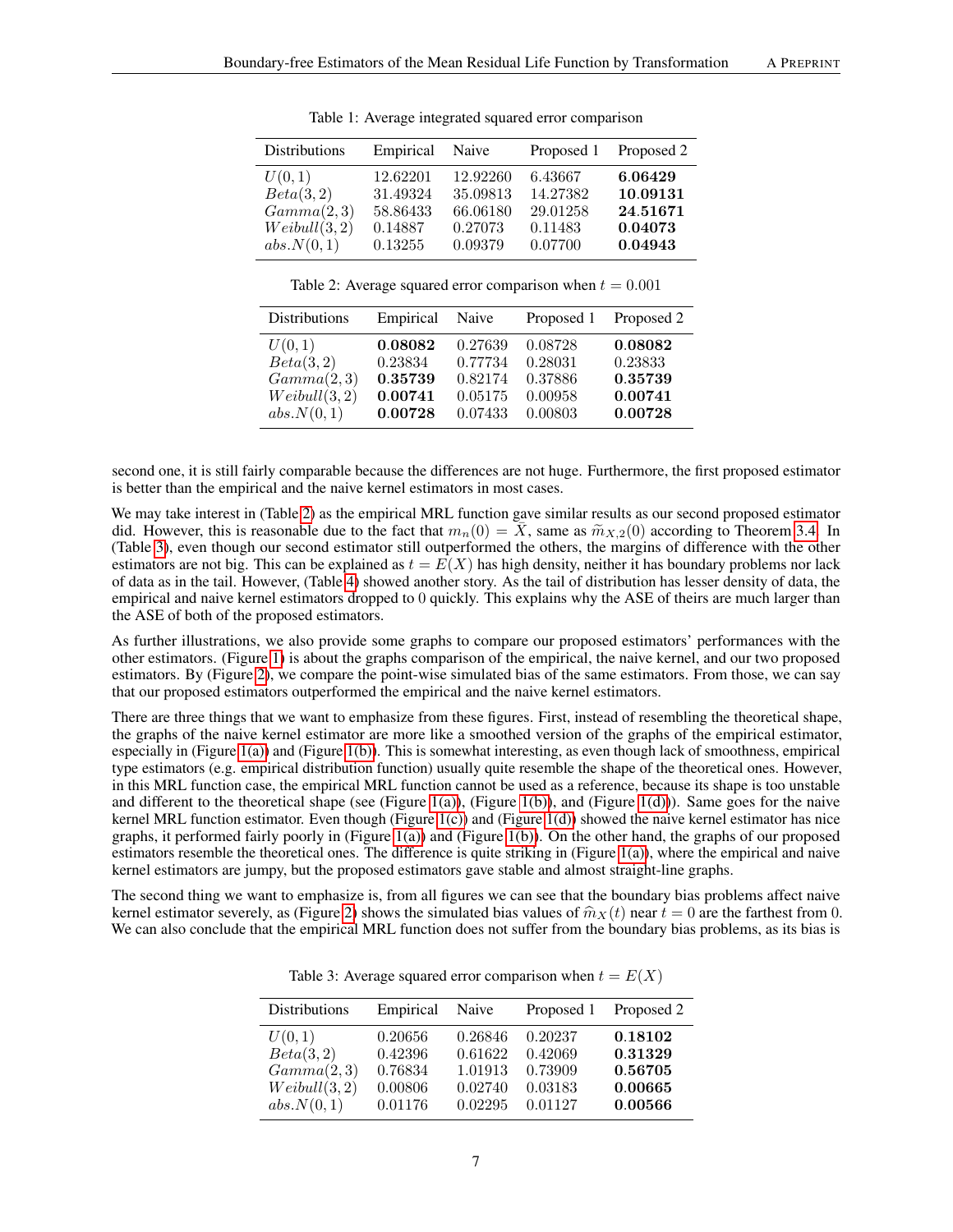| Distributions | Empirical | Naive    |         | Proposed 1 Proposed 2 |
|---------------|-----------|----------|---------|-----------------------|
| U(0,1)        | 3.09158   | 3.06731  | 1.33397 | 1.34459               |
| Beta(3,2)     | 5.89501   | 6.03789  | 1.85105 | 1.51738               |
| Gamma(2,3)    | 10.61608  | 11.18569 | 4.26919 | 4.00378               |
| Weibull(3,2)  | 0.13199   | 0.12829  | 0.06907 | 0.01307               |
| abs.N(0,1)    | 0.08860   | 0.08057  | 0.03929 | 0.02293               |

<span id="page-7-0"></span>Table 4: Average squared error comparison when  $t = E(X) + 3\sigma$ 

<span id="page-7-3"></span><span id="page-7-2"></span>

<span id="page-7-5"></span><span id="page-7-4"></span><span id="page-7-1"></span>Figure 1: Graphs comparisons of  $m_X(t)$ ,  $m_n(t)$ ,  $\hat{m}_X(t)$ ,  $\tilde{m}_{X,1}(t)$ , and  $\tilde{m}_{X,2}(t)$  for several distributions, with sample size  $n = 50$ .

almost 0 near  $t = 0$ . However, as t goes larger, the bias drops to negative value quickly, especially in (Figure [2\(a\)\)](#page-8-1). In contrast, our estimators, especially the second one, gave almost straight line at 0-ordinate in (Figure [2\(b\)\)](#page-8-2), which means its simulated bias is almost always 0. And at last, we can conclude that though all of the graphs of the estimators presented here will fade to 0 when t is large enough, our proposed estimators are more stable and fading to 0 much slower than the other two estimators.

#### 4.2 real data analysis

In this analysis, we used the UIS Drug Treatment Study Data from [\[46\]](#page-10-23) to show the performances our proposed methods for real data. The data set records the result of an experiment about how long someone who got drug treatment to relapse (reuse) the drug again. The variable we used in the calculation is the "time" variable, which represents the number of days after the admission to drug treatment until drug relapse.

(Figure [3\)](#page-8-3) shows that, once again, the naive kernel estimator is just a smoothed version of the empirical MRL function. Furthermore, soon after  $m_n(t)$  touches 0,  $\hat{m}_X(t)$  also reaches 0. Conversely, though our proposed estimators are decreasing as well, but they are much slower than the other two.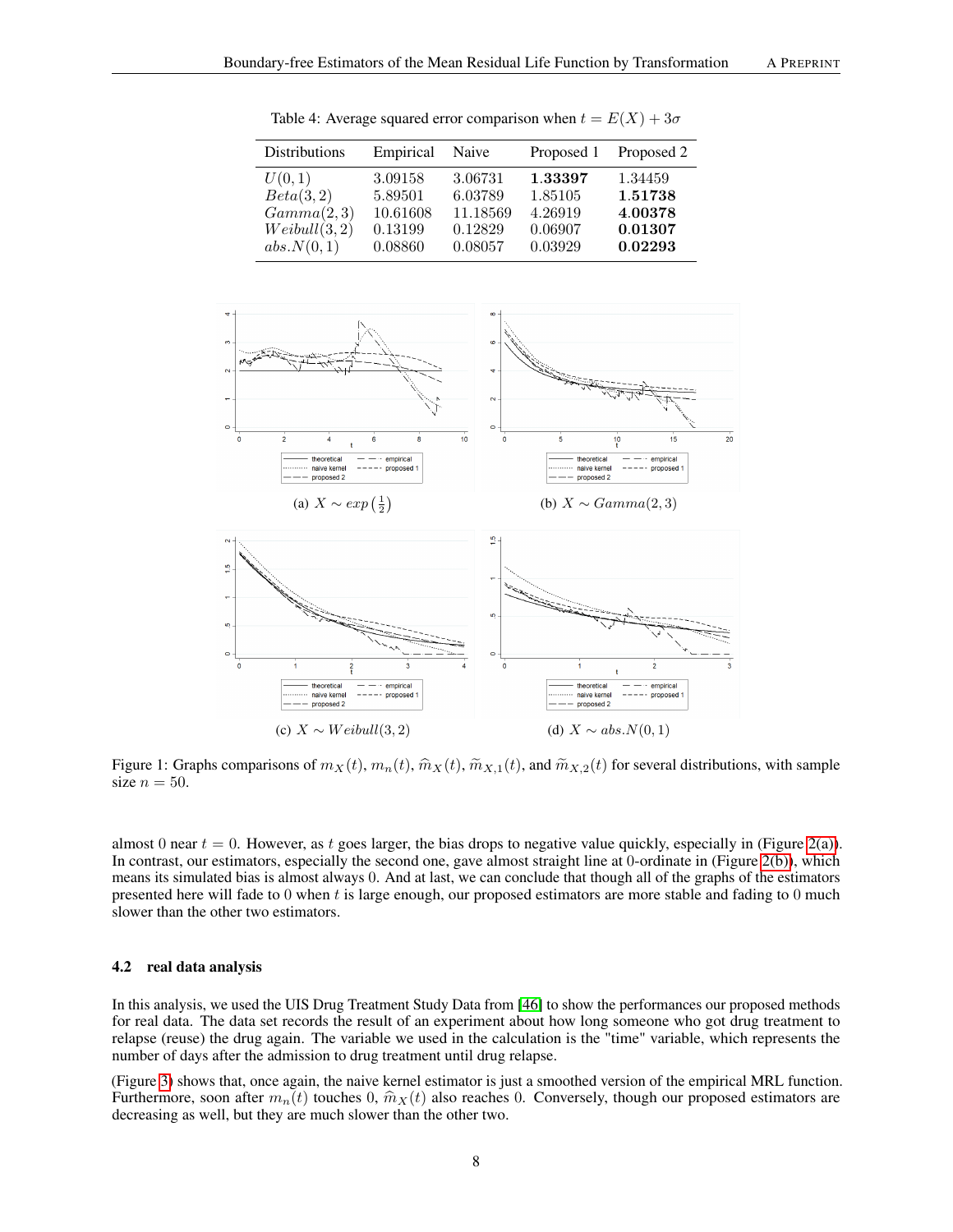<span id="page-8-2"></span><span id="page-8-1"></span>

<span id="page-8-0"></span>Figure 2: Simulated bias comparisons of  $m_n(t)$ ,  $\hat{m}_X(t)$ ,  $\hat{m}_{X,1}(t)$ , and  $\hat{m}_{X,2}(t)$  for several distributions, with sample size  $n = 50$  and 500 repetitions.



<span id="page-8-3"></span>Figure 3: Comparison of  $m_n(t),$   $\widehat{m}_{X}(t),$   $\widetilde{m}_{X,1}(t),$  and  $\widetilde{m}_{X,2}(t)$  for UIS data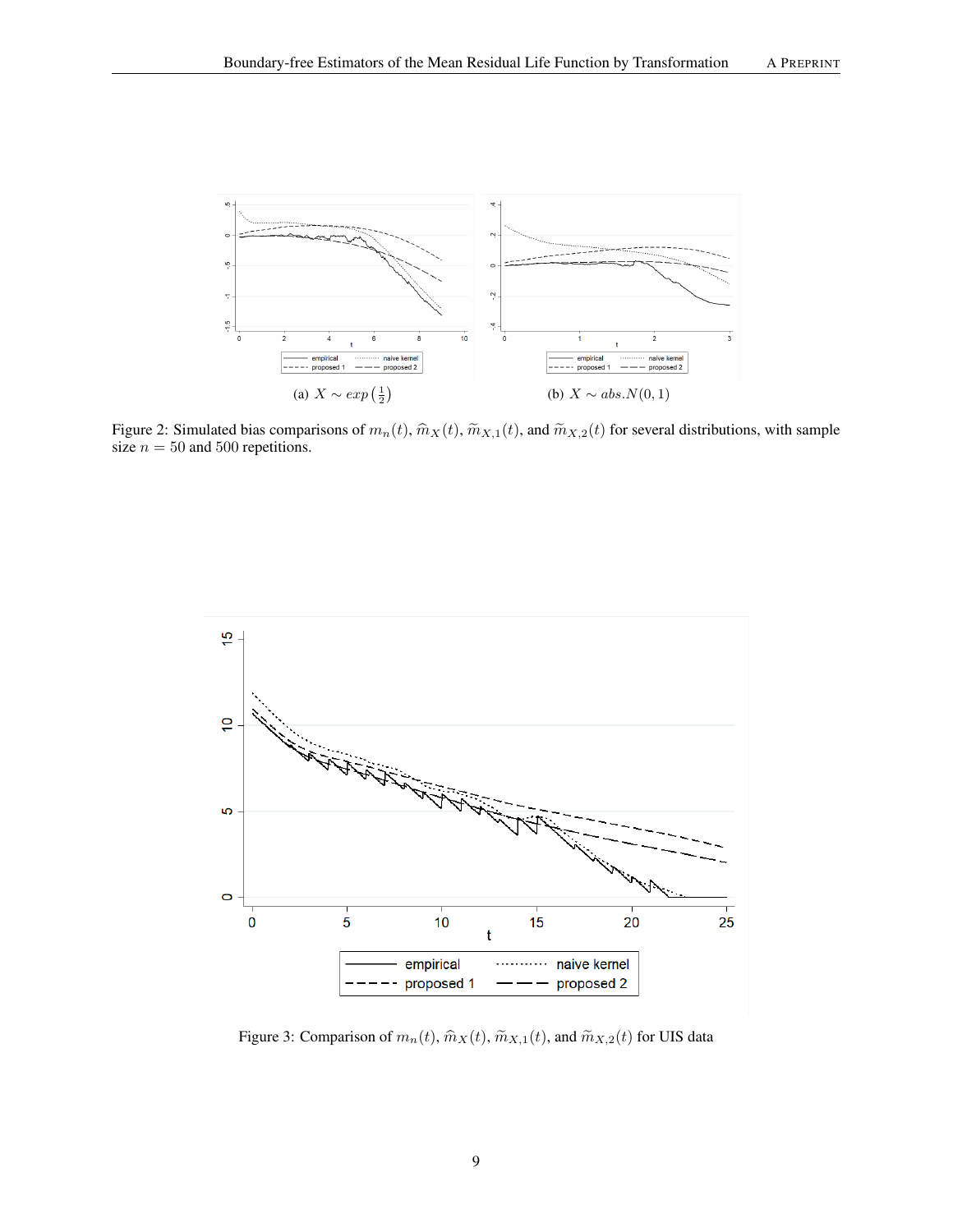## 5 Conclusion

This article has proposed two new estimators for the mean residual life function (also the survival and the cumulative survival functions) when the data are supported not on the entire real line. First we constructed two new estimators for both the survival function and the cumulative survival function using bijective transformation. After deriving the formulas for the biases and the variances of the estimators, we defined two estimators for the MRL function. The properties of our proposed methods have been discovered and discussed. Moreover, the results of the numerical studies reveal the superior performance of the proposed estimators. For future research, establishing new estimators using a similar idea for other functions such as the distribution function, the hazard rate function, or regression of the MRL function will be a valuable contribution to this field.

## **References**

- <span id="page-9-0"></span>[1] Embrechts P, Klüppelberg C, Mikosch T. Modelling extremal events. Berlin: Springer; 1997.
- <span id="page-9-1"></span>[2] Guess F, Proschan F. Mean residual life. In: Krishnaiah PR, Rao CR, editors. Handbook of statistics. Vol. 7. Amsterdam: North-Holland; 1988. p. 215–224.
- <span id="page-9-2"></span>[3] Murari M, Sujit K. Change point estimation in non-monotonic aging models. Ann I Stat Math. 1995;3:483–491.
- <span id="page-9-3"></span>[4] Belzunce F, Ruiz JM, Pellerey F, Shaked M. The dilation order, the dispersion order, and orderings of residual lifes. Stat Probabil Lett. 1996;33:263–275.
- <span id="page-9-4"></span>[5] Cox DR. Renewal Theory. London: Methuen; 1962.
- <span id="page-9-5"></span>[6] Kotz S, Shanbhag D. Some new approaches to probability distributions. Adv Appl Probab. 1980;12:903–921.
- <span id="page-9-6"></span>[7] Zoroa P, Ruiz JM, Marlin J. A characterization based on conditional expectations. Commun Stat - Theor M. 1990;19:3127–3135.
- <span id="page-9-7"></span>[8] Ruiz JM, Navarro J. Characterization of distributions by relationships between the failure rate and the mean residual life. IEEE T Reliab. 1994;43:640–644.
- <span id="page-9-8"></span>[9] Navarro J, Hernandez PJ. Mean residual life functions of finite mixtures, order statistics, and coherent systems. Metrika. 2008;67:277–298.
- <span id="page-9-9"></span>[10] Nanda AK, Bhattacharjee S, Balakrishnan N. Mean residual life function, associated orderings, and properties. IEEE T Reliab. 2010;59(1):55–65.
- <span id="page-9-10"></span>[11] Huynh KT, Castro IT, Barros A, Bérenguer C. On the use of mean residual life as a condition index for conditionbased maintenance decision-making. IEEE T Syst Man Cy-S. 2014;44(7):877–893.
- <span id="page-9-11"></span>[12] Sadegh MK. Mean past and mean residual life functions of a parallel system with nonidentical components. Commun Stat - Theor M. 2008;37(7):1134–1145.
- <span id="page-9-12"></span>[13] Raqab MZ, Asadi M. On the mean residual life of records. J Stat Plan Infer. 2008;138:3660–3666.
- <span id="page-9-13"></span>[14] Eryilmaz S. On the mean residual life of a  $k$ -out-of-n:G system with a single cold standby component. Eur J Oper Res. 2012;222:273–277.
- <span id="page-9-14"></span>[15] Poursaeed MH. A note on the mean past and the mean residual life of a  $(n - k + 1)$ -out-of-n system under multi monitoring. Stat Pap. 2010;51:409–419.
- <span id="page-9-15"></span>[16] Eryilmaz S. Computing optimal replacement time and mean residual life in reliability shock models. Comput Ind Eng. 2017;103:40–45.
- <span id="page-9-16"></span>[17] Bayramoglu I, Ozkut M. Mean residual life and inactivity time of a coherent system subjected to Marshall–Olkin type shocks. J Comput Appl Math. 2016;298:190–200.
- <span id="page-9-17"></span>[18] Eryilmaz S, Coolen FPA, Coolen-Maturi T. Mean residual life of coherent systems consisting of multiple types of dependent components. Nav Res Log. 2018;65(1):86–97.
- <span id="page-9-18"></span>[19] Kavlak KB. Reliability and mean residual life functions of coherent systems in an active redundancy. Nav Res Log. 2017;64(1):19–28.
- <span id="page-9-19"></span>[20] Zhao S, Makis V, Chen S, Li Y. Evaluation of reliability function and mean residual life for degrading systems subject to condition monitoring and random failure. IEEE T Reliab. 2018;67(1):13–25.
- <span id="page-9-20"></span>[21] Ghasemi A, Hodkiewicz MR. Estimating mean residual life for a case study of rail wagon bearings. IEEE T Reliab. 2012;61(3):719–730.
- <span id="page-9-21"></span>[22] Yang GL. Estimation of a biometric function. Ann Stat. 1978;6:112–116.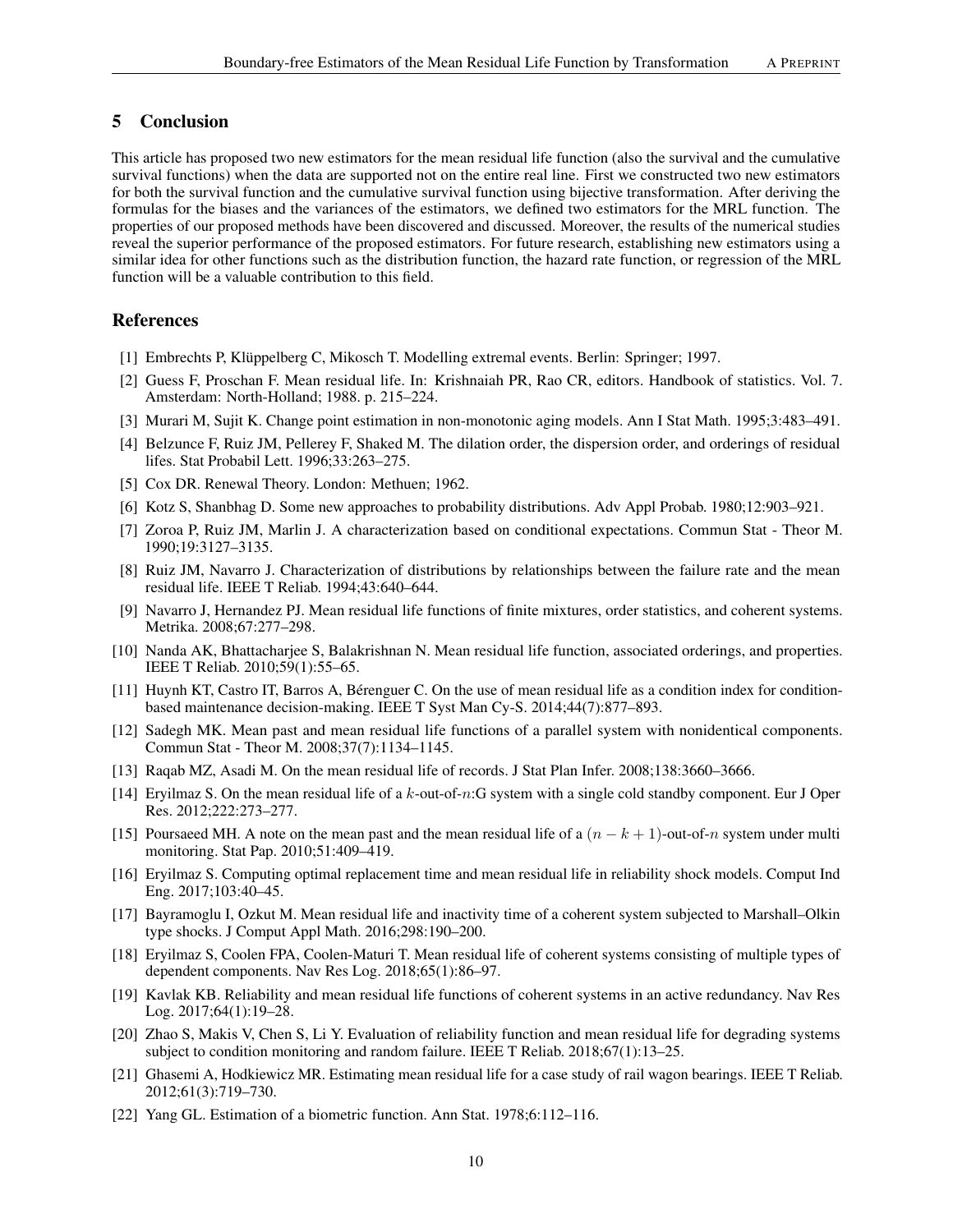- <span id="page-10-0"></span>[23] Ebrahimi N. On estimating change point in a mean residual life function. Sankhya Ser A. 1991;53:206–219.
- <span id="page-10-1"></span> $[24]$  Csörgő M, Zitikis R. Mean residual life processes. Ann Stat. 1996;24:1717–1739.
- <span id="page-10-2"></span>[25] Sun L, Zhang Z. A class of transformed mean residual life models with censored survival data. J Am Stat Assoc. 2009;104(486):803–815.
- <span id="page-10-3"></span>[26] Shen Y, Tang LC, Xie M. A model for upside-down bathtub-shaped mean residual life and its properties. IEEE T Reliab. 2009;58(3):425–431.
- <span id="page-10-4"></span>[27] Zhao P, Balakrishnan N. Mean residual life order of convolutions of heterogeneous exponential random variables. J Multivariate Anal. 2009;100:1792–1801.
- <span id="page-10-5"></span>[28] Nanda AK, Bhattacharjee S, Alam SS. Properties of proportional mean residual life model. Stat Probabil Lett. 2006;76:880–890.
- <span id="page-10-6"></span>[29] Chan KCG, Chen YQ, Di CZ. Proportional mean residual life model for right-censored length-biased data. Biometrika. 2012;99(4):995–1000.
- <span id="page-10-7"></span>[30] Sun L, Song X, Zhang Z. Mean residual life models with time-dependent coefficients under right censoring. Biometrika. 2012;99(1):185–197.
- <span id="page-10-8"></span>[31] Ruiz JM, Guillamón A. Nonparametric recursive estimator for mean residual life and vitality function under dependence conditions. Commun Stat - Theor M. 1996;25:1997–2011.
- <span id="page-10-9"></span>[32] Chaubey YP, Sen PK. On smooth estimation of mean residual life. J Stat Plan Infer. 1999;75:223–236.
- <span id="page-10-10"></span>[33] Hille E. American mathematical society colloquium publications. Vol. 31. New York: American Mathematical Society; 1948. Functional analysis and semigroups.
- <span id="page-10-11"></span>[34] Guillamón A, Navarro J, Ruiz JM. Nonparametric estimator for mean residual life and vitality function. Stat Pap. 1998;39:263–276.
- <span id="page-10-12"></span>[35] Schuster EF. Incorporating support constraints into nonparametric estimators of densities. Commun Stat - Theor M. 1985;14:1123–1136.
- <span id="page-10-13"></span>[36] Jones MC, Foster PJ. A simple nonnegative boundary correction method for kernel density estimation. Stat Sinica. 1996;6:1005–1013.
- <span id="page-10-14"></span>[37] Müller HG. Smooth optimum kernel estimators near endpoints. Biometrika. 1991;78:521–530.
- <span id="page-10-15"></span>[38] Müller HG. On the boundary kernel method for nonparametric curve estimation near endpoints. Scand J Stat. 1993;20:313–328.
- <span id="page-10-16"></span>[39] Müller HG, Wang JL. Hazard rate estimation under random censoring with varying kernels and bandwidths. Biometrics. 1994;50:61–76.
- <span id="page-10-17"></span>[40] Cowling A, Hall P. On pseudodata methods for removing boundary effects in kernel density estimation. J R Stat Soc B. 1996;58:551–563.
- <span id="page-10-18"></span>[41] Hall P, Wehrly TE. A geometrical method for removing edge effects from kernel-type nonparametric regression estimators. J Am Stat Assoc. 1991;86:665–672.
- <span id="page-10-19"></span>[42] Fan J, Gijbels I. Monographs on statistics and applied probability. Vol. 66. London: Chapman & Hall; 1996. Local polynomial modeling and its applications
- <span id="page-10-20"></span>[43] Abdous B, Berred A. Mean residual life estimation. J Stat Plan Infer. 2005;132:3–19.
- <span id="page-10-21"></span>[44] Geenens G. Probit transformation for kernel density estimation on the unit interval. J Am Stat Assoc. 2014;109:346- –358.
- <span id="page-10-22"></span>[45] Wen K, Wu X. An improved transformation-based kernel estimator of densities on the unit interval. J Am Stat Assoc. 2015;110(510):773–783.
- <span id="page-10-23"></span>[46] Hosmer DW, Lemeshow S. Applied survival analysis: Regression modeling of time to event data. New York: John Wiley and Sons; 1998.
- <span id="page-10-24"></span>[47] Loeve M. Probability Theory. New Jersey: Van Nostrand-Reinhold; 1963.
- <span id="page-10-25"></span>[48] Nadaraya EA. Some new estimates for distribution functions. Theor Probab Appl +. 1964;9:497–500.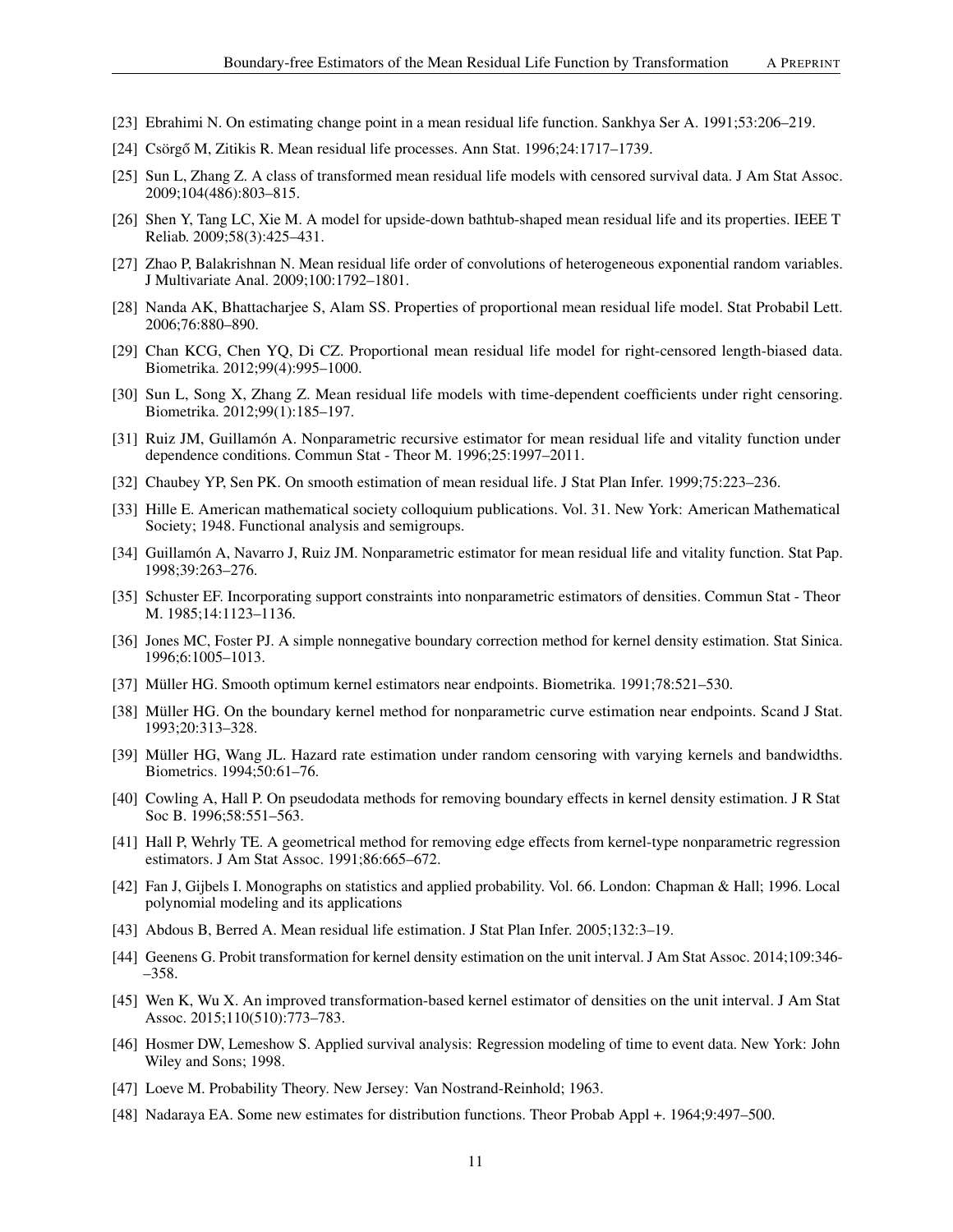#### A Some lemmas needed to prove the theorems

Though sometimes not stated explicitly in the proofs of our theorems, the following lemmas are needed for the calculations.

Lemma A.1. *Under the condition C1, the following equations hold*

$$
\int_{-\infty}^{\infty} V(x)K(x)dx = \frac{1}{2},\tag{38}
$$

$$
\int_{-\infty}^{\infty} xV(x)K(x)dx = -\frac{1}{2} \int_{-\infty}^{\infty} V(x)W(x)dx,
$$
\n(39)

$$
\int_{-\infty}^{\infty} \mathbb{V}(x)K(x)dx = \int_{-\infty}^{\infty} V(x)W(x)dx.
$$
 (40)

*Proof.* All of the above equations can be proven using the integration by parts and the definitions of  $V(x)$ ,  $V(x)$ , and  $W(x)$ .  $\Box$ 

<span id="page-11-0"></span>**Lemma A.2.** Let  $f_Y(t)$  and  $S_Y(t)$  be the probability density function and the survival function of  $Y = g^{-1}(X)$ , and Let  $a(t) = \int_t^{\infty} g'(y)S_Y(y)dy$  and  $A(t) = \int_t^{\infty} g'(y)a(y)dy$ . Then, under the condition C6, we have for  $t \in \Omega$ ,

$$
f_Y(g^{-1}(t)) = g'(g^{-1}(t))f_X(t),
$$
\n(41)

$$
S_Y(g^{-1}(t)) = S_X(t),
$$
\n(42)

<span id="page-11-4"></span><span id="page-11-3"></span><span id="page-11-2"></span><span id="page-11-1"></span>
$$
a(g^{-1}(t)) = S_X(t),
$$
\n(43)

$$
A(g^{-1}(t)) = \bar{S}_X(t).
$$
 (44)

*Proof.* Using the change-of-variable technique, it is obvious that  $f_Y(t) = g'(t)f_X(g(t))$ , and it validifies equation [\(41\)](#page-11-2). For equation [\(42\)](#page-11-3), by the definition,

$$
S_Y(g^{-1}(t)) = \Pr[Y > g^{-1}(t)] = \Pr[g(Y) > t] = \Pr(X > t) = S_X(t).
$$

Equation [\(43\)](#page-11-1) is easily done using integration by  $x = g(y)$  substitution, which is

$$
a(g^{-1}(t)) = \int_{g^{-1}(t)}^{\infty} g'(y) S_Y(y) dy = \int_{t}^{\omega''} S_Y(g^{-1}(x)) dx = \int_{t}^{\omega''} S_X(x) dx = S_X(t).
$$
  
shion goes for equation (44).

The same fashion goes for equation [\(44\)](#page-11-4).

Remark A.3. *The ideas to construct our proposed estimators actually came from Lemma [A.2.](#page-11-0) We intentionally constructed the estimators of*  $S_X(t)$  *and*  $S_X(t)$  *using the relationships stated at equation [\(42\)](#page-11-3) and equation [\(43\)](#page-11-1), respectively. We refer to this lemma as the change-of-variable properties.*

<span id="page-11-5"></span>**Lemma A.4.** Let  $a(t) = \int_t^{\infty} g'(y)S_Y(y)dy$  and

$$
\widehat{a}(t) = \int_t^{\infty} g'(y)\widehat{S}_Y(y)dy = \frac{1}{n}\sum_{i=1}^n \int_t^{\infty} g'(y)V\left(\frac{y-Y_i}{h}\right)dy\tag{45}
$$

*be the naive kernel estimator of*  $a(t)$ *. If*  $B \subset \mathbb{R}$  *is an interval where both*  $\hat{a}(t)$  *and*  $a(t)$  *are bounded, then*  $\sup_{t\in B} |\hat{a}(t) - b|$  $a(t)| \rightarrow_{a.s.} 0.$ 

*Proof.* Since  $\hat{a}(t)$  and  $a(t)$  are both bounded, non-increasing, and continuous on B, then for any  $\varepsilon > 0$ , we can find k number of points on A such that

$$
-\infty \le \inf A = t_1 < t_2 < \dots < t_k = \sup A \le \infty,
$$

and  $a(t_j) - a(t_{j+1}) \leq \varepsilon/2$ ,  $j = 1, 2, ..., k-1$ . For any  $t \in B$ , it is clear that there exists j such that  $t_j \leq t < t_{j+1}$ . For that particular  $j$ , we have

$$
\widehat{a}(t_j) \ge \widehat{a}(t) \ge \widehat{a}(t_{j+1})
$$
 and  $a(t_j) \ge a(t) \ge a(t_{j+1}),$ 

which result in

$$
\widehat{a}(t_{j+1}) - a(t_{j+1}) - \frac{\varepsilon}{2} \leq \widehat{a}(t) - a(t) \leq \widehat{a}(t_j) - a(t_j) + \frac{\varepsilon}{2}.
$$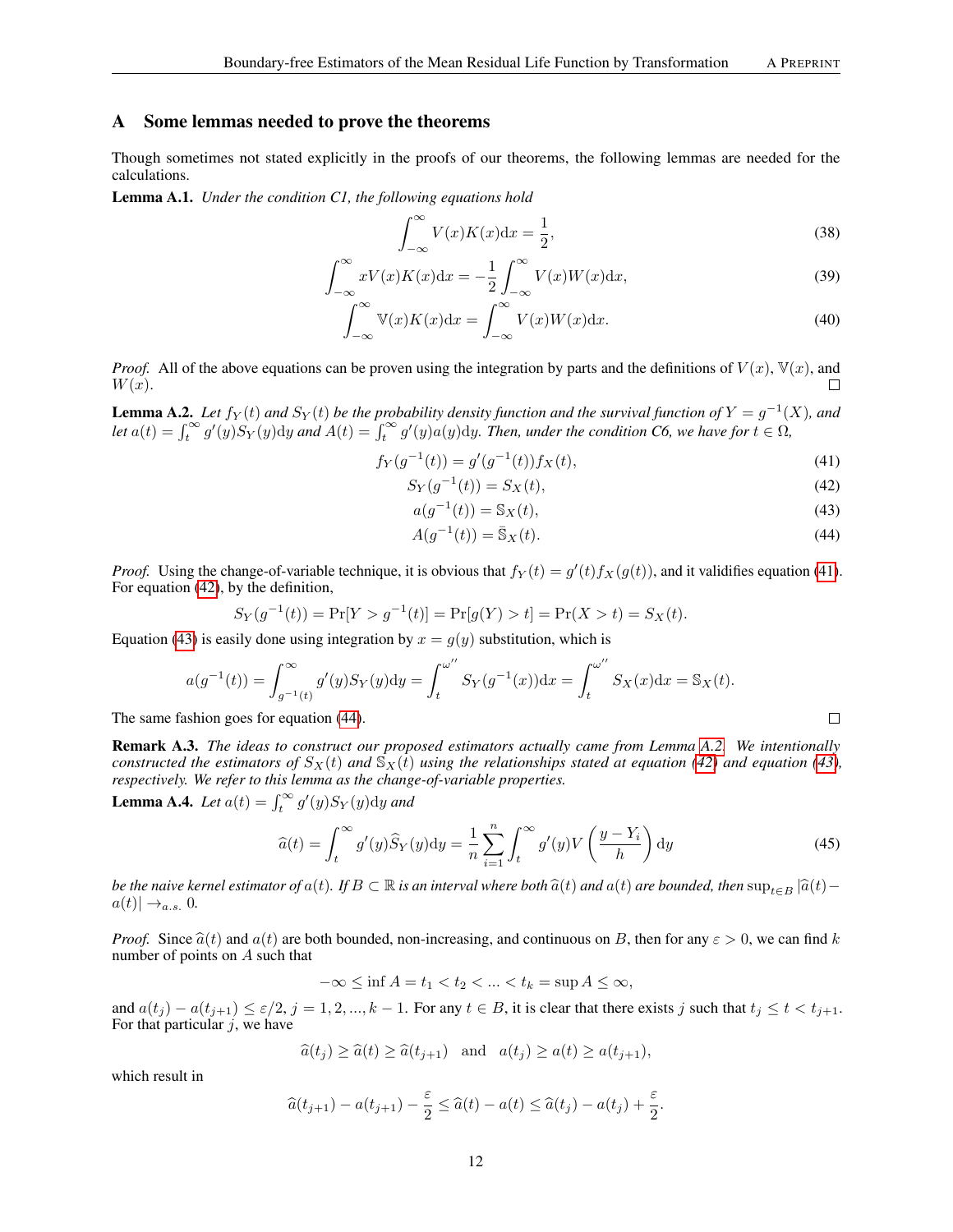Therefore,

$$
\sup_{t \in B} |\widehat{a}(t) - a(t)| \le \sup_j |\widehat{a}(t_j) - a(t_j)| + \varepsilon.
$$

Now, because  $\hat{a}(t)$  is a naive kernel estimator, it is clear that for fix  $t_0$ ,  $\hat{a}(t_0)$  converges almost surely to  $a(t_0)$ . Thus,  $\hat{a}(t_0) = a(t_0) - a(t_0)$   $\rightarrow \infty$  which we get  $|\hat{a}(t_0) - a(t_0)| \rightarrow_{a.s.} 0$ . Hence, for any  $\varepsilon > 0$ , almost surely  $\sup_{t \in B} |\hat{a}(t) - a(t)| \le \varepsilon$  when  $n \to \infty$ , which concludes the proof concludes the proof.

# B Proof of theorem [2.1](#page-3-0)

Utilizing the usual reasoning of *i.i.d.* random variables and the transformation property of expectation, and with the fact

$$
V_{1,h}(x,y) = \frac{1}{h} \int_{-\infty}^{y} K\left(\frac{x-z}{h}\right) dz,
$$

we have

$$
E[\tilde{S}_{X,1}(t)] = E[V_{1,h}(g^{-1}(t), g^{-1}(X_1))]
$$
  
\n
$$
= \int_{-\infty}^{\infty} V_{1,h}(g^{-1}(t), y) f_Y(y) dy
$$
  
\n
$$
= \frac{1}{h} \int_{-\infty}^{\infty} K\left(\frac{g^{-1}(t) - y}{h}\right) S_Y(y) dy
$$
  
\n
$$
= \int_{-\infty}^{\infty} S_Y(g^{-1}(t) - hu) K(u) du
$$
  
\n
$$
= \int_{-\infty}^{\infty} \left[ S_Y(g^{-1}(t)) + hu f_Y(g^{-1}(t)) - \frac{h^2}{2} u^2 f'_Y(g^{-1}(t)) + o(h^2) \right] K(u) du
$$
  
\n
$$
= S_X(t) - \frac{h^2}{2} b_1(t) \int_{-\infty}^{\infty} u^2 K(u) du + o(h^2),
$$

and we have  $Bias[\tilde{S}_{X,1}(t)]$ . For the variance of  $\tilde{S}_{X,1}(t)$ , we first calculate

$$
E[V_{1,h}^{2}(g^{-1}(t), g^{-1}(X_{1}))] = \int_{-\infty}^{\infty} V_{1,h}^{2}(g^{-1}(t), y) f_{Y}(y) dy
$$
  
\n
$$
= \frac{2}{h} \int_{-\infty}^{\infty} V_{1,h}(g^{-1}(t), y) K\left(\frac{g^{-1}(t) - y}{h}\right) S_{Y}(y) dy
$$
  
\n
$$
= 2 \int_{-\infty}^{\infty} [S_{Y}(g^{-1}(t)) + hu f_{Y}(g^{-1}(t)) + o(h)] V(u) K(u) du
$$
  
\n
$$
= S_{X}(t) - hg'(g^{-1}(t)) f_{X}(t) \int_{-\infty}^{\infty} V(u) W(u) du + o(h).
$$

Hence, the variance is

$$
Var[\tilde{S}_{X,1}(t)] = \frac{1}{n} [E\{V_{1,h}^2(g^{-1}(t), g^{-1}(X_1))\} - E^2\{V_{1,h}(g^{-1}(t), g^{-1}(t))\}]
$$
  
= 
$$
\frac{1}{n} S_X(t) F_X(t) - \frac{h}{n} g'(g^{-1}(t)) f_X(t) \int_{-\infty}^{\infty} V(y) W(y) dy + o\left(\frac{h}{n}\right).
$$

For the calculation of  $Bias[\widetilde{S}_{X,1}(t)]$ , recall that

$$
\mathbb{V}_{1,h}(g^{-1}(t),y) = \int_t^{\omega''} V_{1,h}(g^{-1}(z),y) \mathrm{d}z,
$$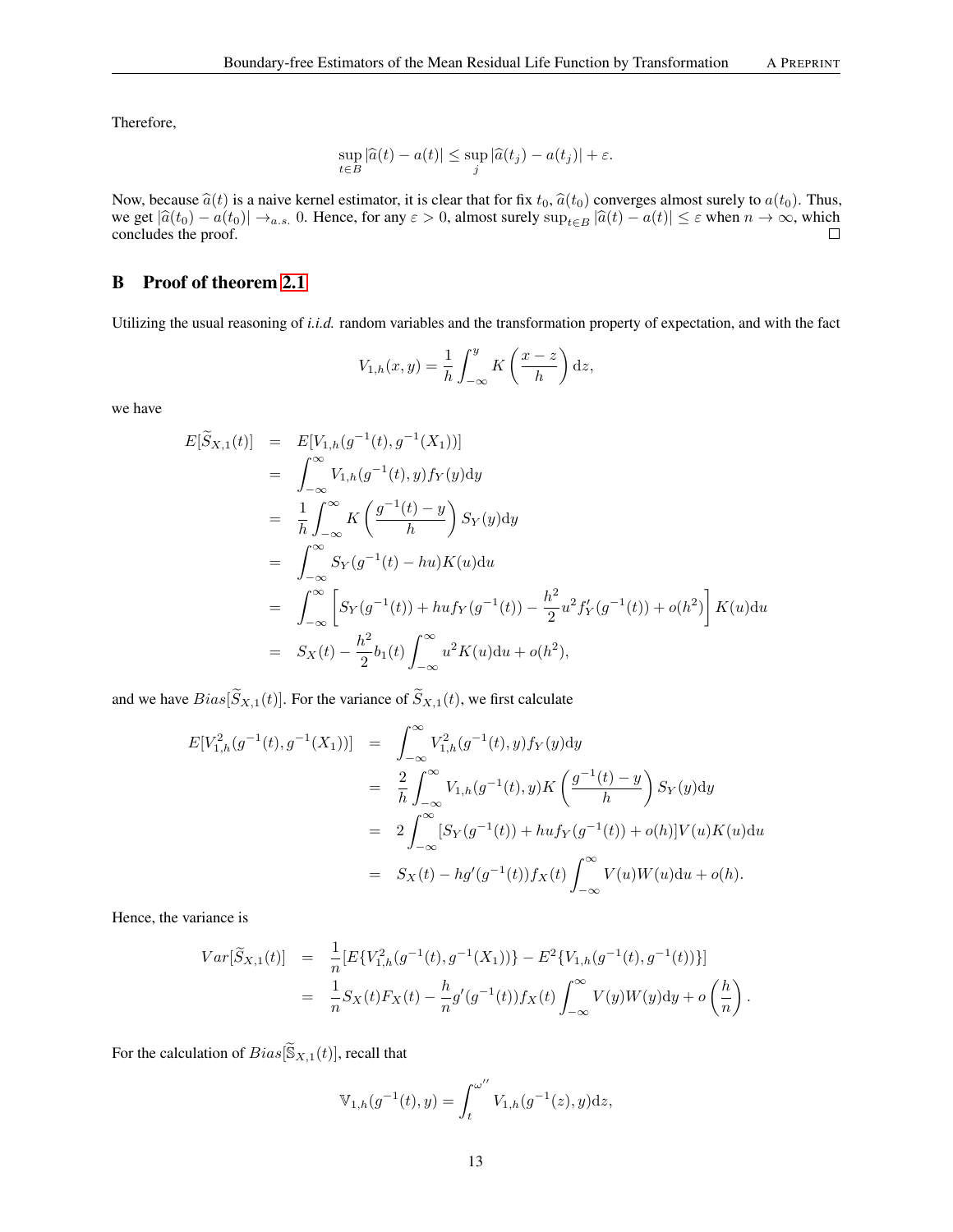and by assuming we can change the order of the integral signs, we get

$$
E[\widetilde{S}_{X,1}(t)] = \int_{-\infty}^{\infty} \int_{t}^{\omega''} V_{1,h}(g^{-1}(z), y) dz f_Y(y) dy
$$
  
= 
$$
\int_{t}^{\omega''} E[V_{1,h}(g^{-1}(z), Y)] dz
$$
  
= 
$$
S_X(t) - \frac{h^2}{2} \int_{t}^{\omega''} b_1(z) dz \int_{-\infty}^{\infty} y^2 K(y) dy + o(h^2).
$$

It is easy to see  $b_2(t) = -\int_t^{\omega''}$  $t_t^{\omega''} b_1(z) dz$ , and then the formula of  $Bias[\tilde{S}_{X,1}(t)]$  is done. Before calculating  $Var[\widetilde{\mathbb{S}}_{X,1}(t)],$  we must first note that

$$
\frac{d}{dy}\mathbb{V}_{1,h}(x,y) = \frac{1}{h} \int_x^{\infty} g'(z)K\left(\frac{z-y}{h}\right) dz
$$
  
\n
$$
= \int_{\frac{x-y}{h}}^{\infty} g'(y+hz)K(z) dz
$$
  
\n
$$
= g'(y)V\left(\frac{x-y}{h}\right) + hg''(y) \int_{\frac{x-y}{h}}^{\infty} zK(z) dz + ...
$$
  
\n
$$
= g'(y)V\left(\frac{x-y}{h}\right) + o(h)
$$

and

$$
\begin{array}{rcl}\n\mathbb{V}_{1,h}(x,y) & = & h \int_{\frac{x-y}{h}}^{\infty} g'(y+hz) V(z) \mathrm{d}z \\
& = & hg'(y) \mathbb{V}\left(\frac{x-y}{h}\right) + h^2 g''(y) \int_{\frac{x-y}{h}}^{\infty} zV(z) \mathrm{d}z + \dots \\
& = & hg'(y) \mathbb{V}\left(\frac{x-y}{h}\right) + o(h).\n\end{array}
$$

Now, we get

$$
E[\mathbb{V}_{1,h}^{2}(g^{-1}(t), g^{-1}(X_{1}))] = 2 \int_{-\infty}^{\infty} \mathbb{V}_{1,h}(g^{-1}(t), y) V\left(\frac{g^{-1}(t) - y}{h}\right) g'(y) S_{Y}(y) dy + o(h)
$$
  

$$
= 2 \int_{-\infty}^{\infty} \left[ g'(y) V^{2}\left(\frac{g^{-1}(t) - y}{h}\right) + \frac{1}{h} \mathbb{V}_{1,h}(g^{-1}(t), y) K\left(\frac{g^{-1}(t) - y}{h}\right) \right] a(y) dy + o(h).
$$

Conducting integration by parts once again for the first term, we have

$$
2\int_{-\infty}^{\infty} g'(y)V^2 \left(\frac{g^{-1}(t) - y}{h}\right) a(y) dy
$$
  
=  $\frac{4}{h} \int_{-\infty}^{\infty} V\left(\frac{g^{-1}(t) - y}{h}\right) K\left(\frac{g^{-1}(t) - y}{h}\right) A(y) dy$   
=  $4 \int_{-\infty}^{\infty} A(g^{-1}(t) - hu)V(u)K(u) du$   
=  $2\bar{S}_X(t) - 2hg'(g^{-1}(t))S_X(t) \int_{-\infty}^{\infty} V(u)W(u) du + o(h).$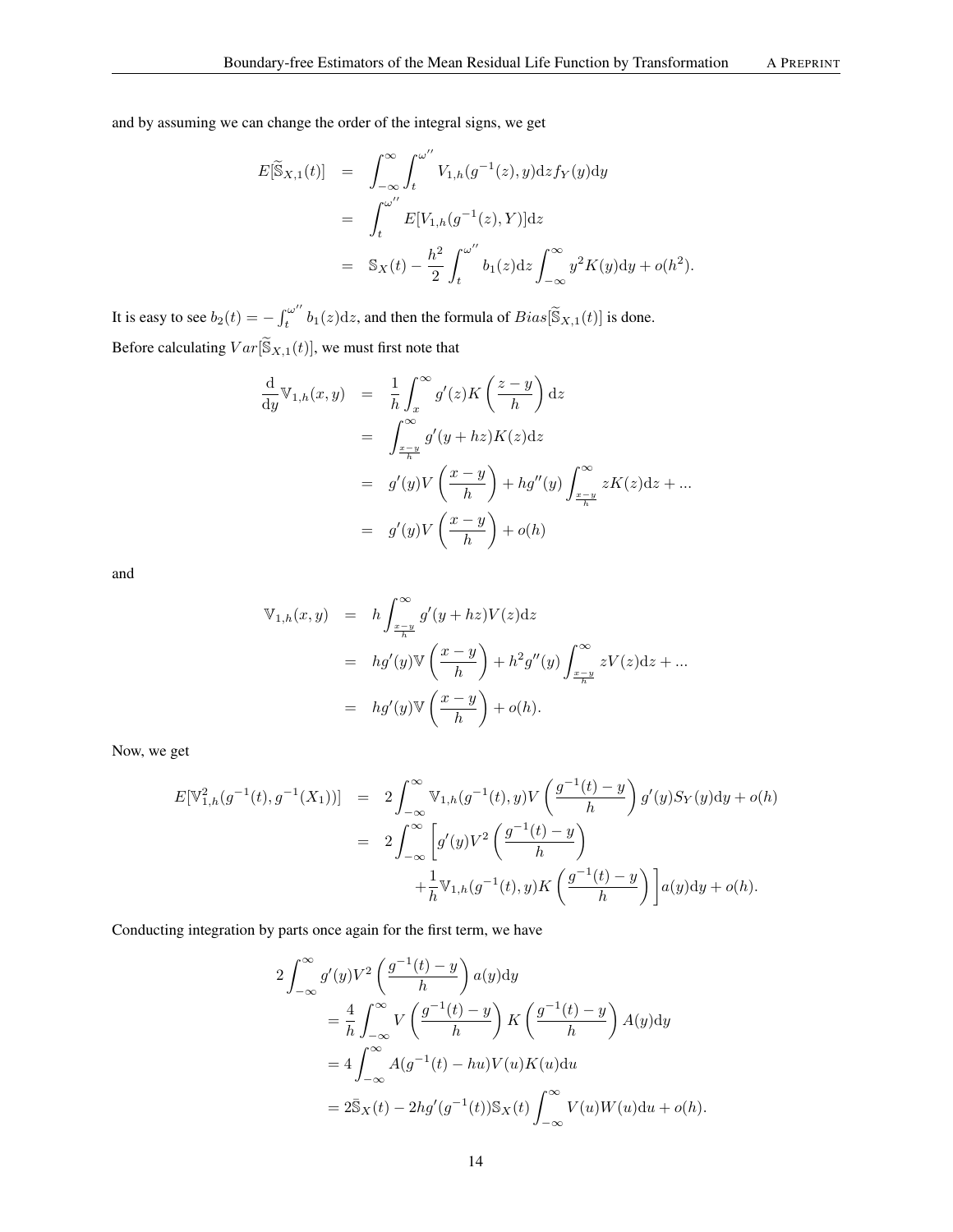And the second term can be calculated with

$$
\frac{2}{h} \int_{-\infty}^{\infty} \mathbb{V}_{1,h}(g^{-1}(t),y)K\left(\frac{g^{-1}(t)-y}{h}\right) a(y) \mathrm{d}y \n= 2 \int_{-\infty}^{\infty} \left[ g'(y) \mathbb{V}\left(\frac{g^{-1}(t)-y}{h}\right) + o(1) \right] K\left(\frac{g^{-1}(t)-y}{h}\right) a(y) \mathrm{d}y \n= 2h \int_{-\infty}^{\infty} g'(g^{-1}(t) - hu) a(g^{-1}(t) - hu) \mathbb{V}(y) K(y) \mathrm{d}y + o(h) \n= 2h \int_{-\infty}^{\infty} [g'(g^{-1}(t)) + o(1)][a(g^{-1}(t)) + o(1)] \mathbb{V}(y) K(y) \mathrm{d}y + o(h) \n= 2h g'(g^{-1}(t)) \mathbb{S}_X(t) \int_{-\infty}^{\infty} V(u) W(u) \mathrm{d}u + o(h).
$$

Thus, we get

$$
E[\mathbb{V}_{1,h}^{2}(g^{-1}(t), g^{-1}(X_{1}))] = 2\bar{\mathbb{S}}_{X}(t) + o(h),
$$

and this easily proves the  $Var[\widetilde{\mathbb{S}}_{X,1}(t)]$  formula.

Before going into the calculation of the covariance, we have to take a look at

$$
E[\mathbb{V}_{1,h}(g^{-1}(t), g^{-1}(X_1))V_{1,h}(g^{-1}(t), g^{-1}(X_1))]
$$
  
= 
$$
\int_{-\infty}^{\infty} \left[ g'(y)V\left(\frac{g^{-1}(t) - y}{h}\right) V_{1,h}(g^{-1}(t), y) + \frac{1}{h} \mathbb{V}_{1,h}(g^{-1}(t), y)K\left(\frac{g^{-1}(t) - y}{h}\right) \right] S_Y(y) dy.
$$

Once again we need to calculate them separately. The first term is

$$
\int_{-\infty}^{\infty} g'(y)V\left(\frac{g^{-1}(t)-y}{h}\right) V_{1,h}(g^{-1}(t),y)S_Y(y)dy
$$
  
\n
$$
= \int_{-\infty}^{\infty} \left[ \frac{1}{h^2} K\left(\frac{g^{-1}(t)-y}{h}\right) \int_{-\infty}^y K\left(\frac{g^{-1}(t)-z}{h}\right) dz
$$
  
\n
$$
+ \frac{1}{h} V\left(\frac{g^{-1}(t)-y}{h}\right) K\left(\frac{g^{-1}(t)-y}{h}\right) \right] a(y)dy
$$
  
\n
$$
= \int_{-\infty}^{\infty} a(g^{-1}(t)-hu) \left[ K(u) \int_u^{\infty} K(v)dv + V(u)K(u) \right] du
$$
  
\n
$$
= \mathbb{S}_X(t) - hg'g^{-1}(t)) S_X(t) \int_{-\infty}^{\infty} V(u)W(u)du + o(h),
$$

while the second term is

$$
\frac{1}{h} \int_{-\infty}^{\infty} \mathbb{V}_{1,h}(g^{-1}(t),y) K\left(\frac{g^{-1}(t)-y}{h}\right) S_Y(y) dy
$$
\n
$$
= h \int_{-\infty}^{\infty} g'(g^{-1}(t) - hu) S_Y(g^{-1}(t) - hu) \mathbb{V}(u) K(u) du + o(h)
$$
\n
$$
= h \int_{-\infty}^{\infty} [g'(g^{-1}(t)) + o(1)][S_Y(g^{-1}(t)) + o(1)] \mathbb{V}(u) K(u) du + o(h)
$$
\n
$$
= hg'(g^{-1}(t)) S_X(t) \int_{-\infty}^{\infty} V(u) W(u) du + o(h),
$$

then we have

$$
E[\mathbb{V}_{1,h}(g^{-1}(t), g^{-1}(X_1))V_{1,h}(g^{-1}(t), g^{-1}(X_1))] = \mathbb{S}_X(t) + o(h).
$$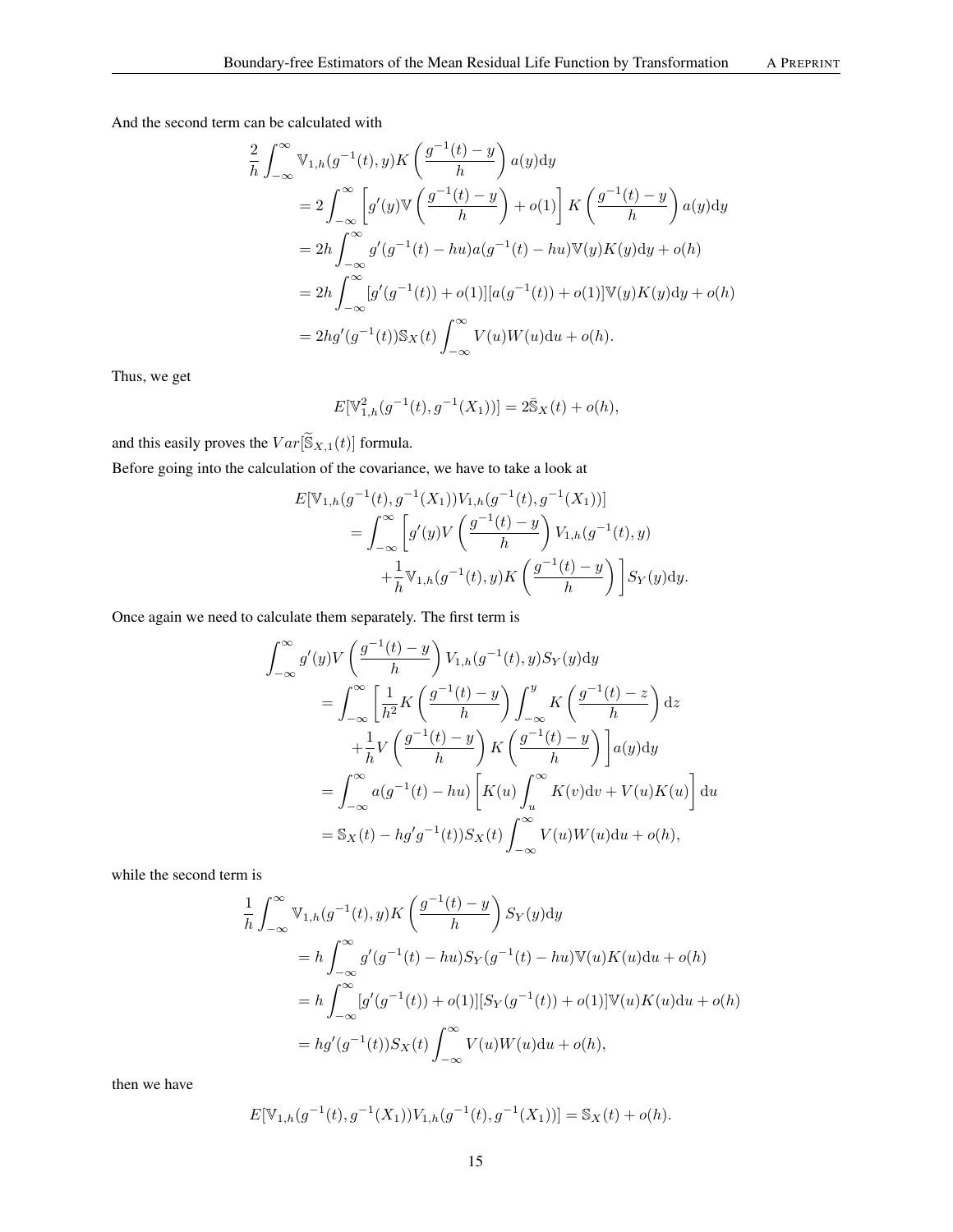Hence, the covariance is

$$
Cov[\widetilde{S}_{X,1}(t), \widetilde{S}_{X,1}(t)] = \frac{1}{n} [E\{\mathbb{V}_{1,h}(g^{-1}(t), g^{-1}(X_1))V_{1,h}(g^{-1}(t), g^{-1}(X_1))\} - E\{\mathbb{V}_{1,h}(g^{-1}(t), g^{-1}(X_1))\} \{V_{1,h}(g^{-1}(t), g^{-1}(X_1))\}]
$$
  

$$
= \frac{1}{n} [\mathbb{S}_X(t) - \mathbb{S}_X(t)S_X(t) + o(h)]
$$
  

$$
= \frac{1}{n} \mathbb{S}_X(t)F_X(t) + o\left(\frac{h}{n}\right).
$$

# C Proof of theorem [2.3](#page-4-1)

The usual reasoning of *i.i.d.* random variables and the transformation property of expectation result in

$$
E[\widetilde{S}_{X,2}(t)] = \int_{-\infty}^{\infty} V\left(\frac{g^{-1}(t) - y}{h}\right) f_Y(y) dy
$$
  
\n
$$
= \int_{-\infty}^{\infty} K\left(\frac{g^{-1}(t) - y}{h}\right) S_Y(y) dy
$$
  
\n
$$
= \int_{-\infty}^{\infty} S_Y(g^{-1}(t) - hu) K(u) du
$$
  
\n
$$
= S_X(t) - \frac{h^2}{2} b_1(t) \int_{-\infty}^{\infty} u^2 K(u) du + o(h^2),
$$

and this gives us the  $Bias[\tilde{S}_{X,2}(t)]$ . For the variance of  $\tilde{S}_{X,2}(t)$ , first we calculate

$$
E[V_{2,h}^{2}(g^{-1}(t), g^{-1}(X_{1}))] = \frac{2}{h} \int_{-\infty}^{\infty} V\left(\frac{g^{-1}(t) - y}{h}\right) K\left(\frac{g^{-1}(t) - y}{h}\right) S_{Y}(y) dy
$$
  

$$
= 2 \int_{-\infty}^{\infty} S_{Y}(g^{-1}(t) - hu) V(u) K(u) du
$$
  

$$
= S_{X}(t) - hg'(g^{-1}(t)) f_{X}(t) \int_{-\infty}^{\infty} V(u) W(u) du + o(h).
$$

The resulting variance is

$$
Var[\widetilde{S}_{X,2}(t)] = \frac{1}{n} S_X(t) F_X(t) - \frac{h}{n} g'(g^{-1}(t)) f_X(t) \int_{-\infty}^{\infty} V(y) W(y) dy + o\left(\frac{h}{n}\right).
$$

Next for  $Bias[\tilde{S}_{X,2}(t)]$ , utilizing similar reasoning as before, we get

$$
E[\widetilde{S}_{X,2}(t)] = \int_{-\infty}^{\infty} \mathbb{V}_{2,h}(g^{-1}(t), y) f_Y(y) dy
$$
  
\n
$$
= \int_{-\infty}^{\infty} g'(y) V\left(\frac{g^{-1}(t) - y}{h}\right) S_Y(y) dy
$$
  
\n
$$
= \frac{1}{h} \int_{-\infty}^{\infty} K\left(\frac{g^{-1}(t) - y}{h}\right) a(y) dy
$$
  
\n
$$
= \int_{-\infty}^{\infty} a(g^{-1}(t) - hu) K(u) du
$$
  
\n
$$
= S_X(t) + \frac{h^2}{2} b_3(t) \int_{-\infty}^{\infty} u^2 K(u) du + o(h^2),
$$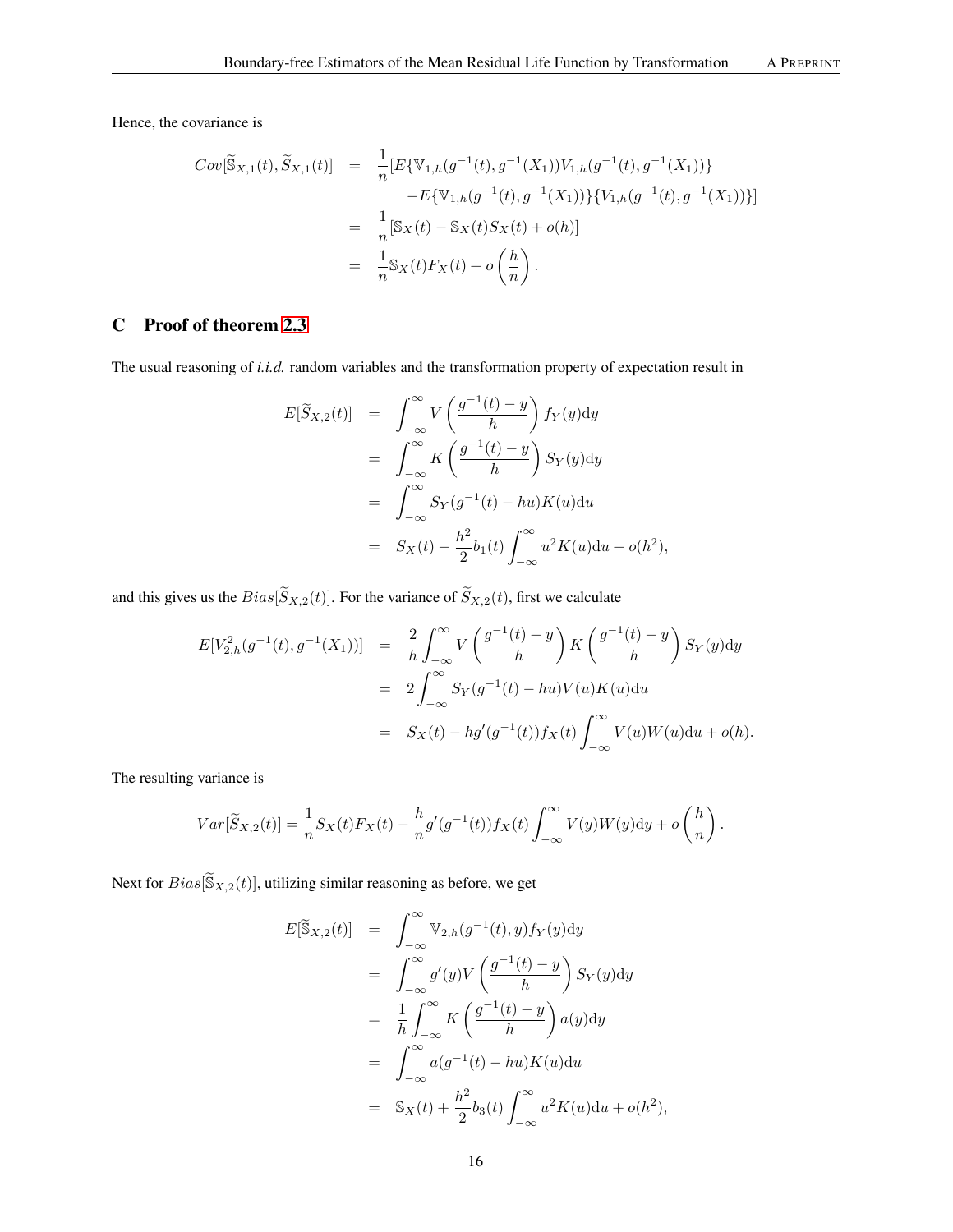and this proves the bias part. For the variance, we need

$$
E[\mathbb{V}_{2,h}^{2}(g^{-1}(t), g^{-1}(X_{1}))] = 2 \int_{-\infty}^{\infty} g'(y) \mathbb{V}_{2,h}(g^{-1}(t), y) V\left(\frac{g^{-1}(t) - y}{h}\right) S_{Y}(y) dy
$$
  

$$
= 2 \int_{-\infty}^{\infty} \left[ g'(y) V^{2}\left(\frac{g^{-1}(t) - y}{h}\right) + \frac{1}{h} \mathbb{V}_{2,h}(g^{-1}(t), y) K\left(\frac{g^{-1}(t) - y}{h}\right) \right] a(y) dy.
$$

Once again using the integration by parts for the first term, we have

$$
2\int_{-\infty}^{\infty} g'(y)V^2 \left(\frac{g^{-1}(t)-y}{h}\right) a(y) \mathrm{d}y = \frac{4}{h} \int_{-\infty}^{\infty} V\left(\frac{g^{-1}(t)-y}{h}\right) K\left(\frac{g^{-1}(t)-y}{h}\right) A(y) \mathrm{d}y
$$
  

$$
= 4 \int_{-\infty}^{\infty} A(g^{-1}(t)-hu)V(u)K(u) \mathrm{d}u
$$
  

$$
= 2\bar{S}_X(t) - 2hg'(g^{-1}(t))\mathbb{S}_X(t) \int_{-\infty}^{\infty} V(u)W(u) \mathrm{d}u + o(h).
$$

The second term can be calculated in a similar way, which is

$$
\frac{2}{h} \int_{-\infty}^{\infty} \mathbb{V}_{2,h}(g^{-1}(t), y) K\left(\frac{g^{-1}(t) - y}{h}\right) a(y) dy
$$
  
=  $2h \int_{-\infty}^{\infty} a(g^{-1}(t) - hu) \int_{u}^{\infty} g'(g^{-1}(t) - hv) V(v) dv K(u) du$   
=  $2h \int_{-\infty}^{\infty} [a(g^{-1}(t)) + o(1)] \int_{u}^{\infty} [g'(g^{-1}(t)) + o(1)] V(v) dv K(u) du$   
=  $2h g'(g^{-1}(t)) \mathbb{S}_X(t) \int_{-\infty}^{\infty} V(u) W(u) du + o(h).$ 

Hence, we get

$$
E[\mathbb{V}_{2,h}^{2}(g^{-1}(t), g^{-1}(X_{1}))] = 2\bar{\mathbb{S}}_{X}(t) + o(h),
$$

proving the formula of  $Var[\tilde{S}_{X,2}(t)].$ 

Before moving onto the calculation of the covariance, we have to take a look at

$$
E[\mathbb{V}_{2,h}(g^{-1}(t), g^{-1}(X_1))V_{2,h}(g^{-1}(t), g^{-1}(X_1))]
$$
  
= 
$$
\int_{-\infty}^{\infty} \left[ g'(y)V^2 \left( \frac{g^{-1}(t) - y}{h} \right) + \frac{1}{h} \mathbb{V}_{2,h}(g^{-1}(t), y)K \left( \frac{g^{-1}(t) - y}{h} \right) \right] S_Y(y) dy.
$$

Once again we need to calculate them separately. The first term is

$$
\int_{-\infty}^{\infty} g'(y)V^2 \left(\frac{g^{-1}(t) - y}{h}\right) S_Y(y) dy
$$
  
=  $\frac{2}{h} \int_{-\infty}^{\infty} V\left(\frac{g^{-1}(t) - y}{h}\right) K\left(\frac{g^{-1}(t) - y}{h}\right) a(y) dy$   
=  $2 \int_{-\infty}^{\infty} a(g^{-1}(t) - hu)V(y)K(y) du$   
=  $S_X(t) - hg'(g^{-1}(t)) S_X(t) \int_{-\infty}^{\infty} V(u)W(u) du + o(h),$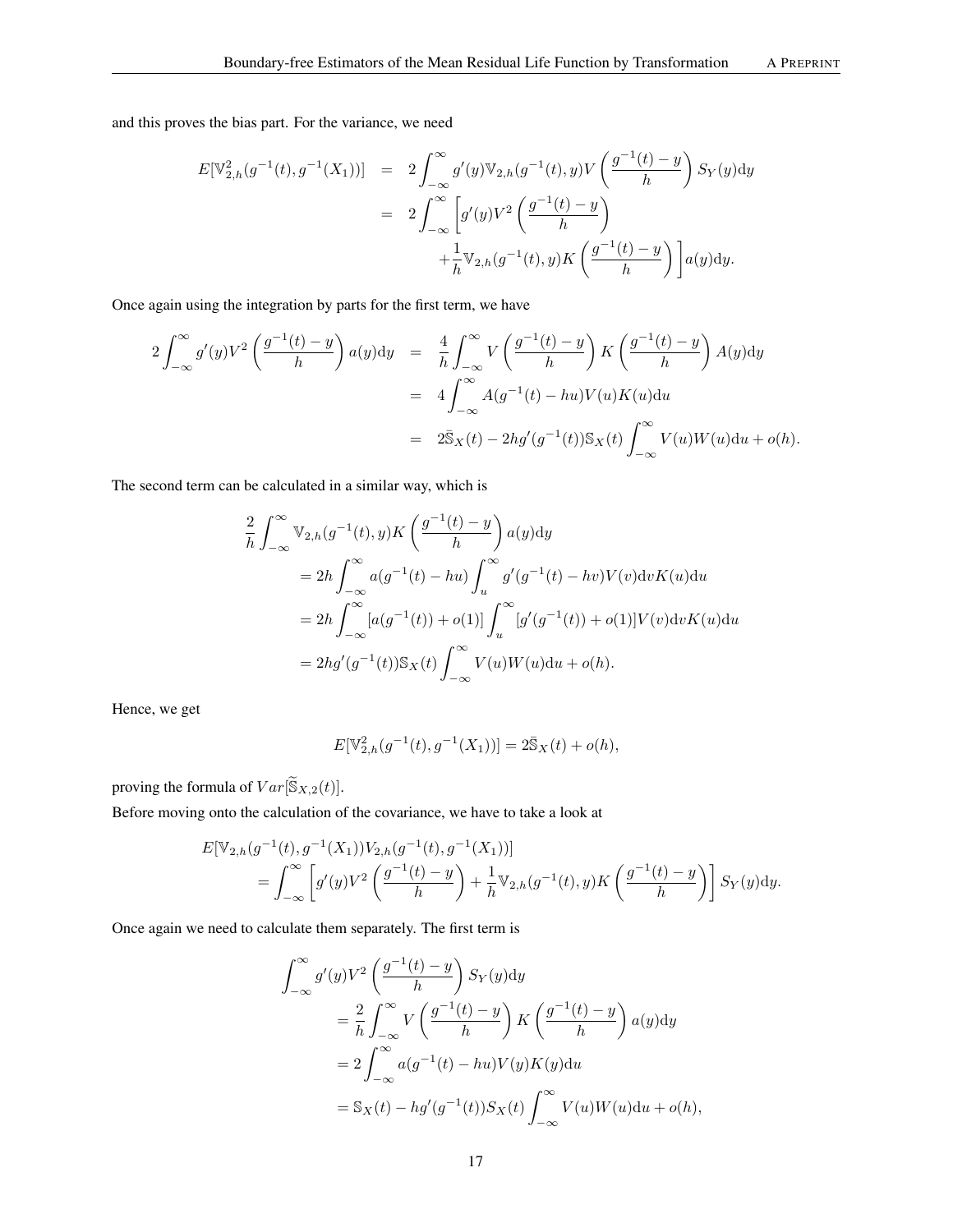while the second term is

$$
\frac{1}{h} \int_{-\infty}^{\infty} \mathbb{V}_{2,h}(g^{-1}(t), y) K\left(\frac{g^{-1}(t) - y}{h}\right) S_Y(y) dy
$$
\n
$$
= h \int_{-\infty}^{\infty} S_Y(g^{-1}(t) - hu) \int_u^{\infty} g'(g^{-1}(t) - hv) V(v) dv K(u) du
$$
\n
$$
= h \int_{-\infty}^{\infty} [S_Y(g^{-1}(t)) + o(1)][g'(g^{-1}(t)) \mathbb{V}(u) + o(1)] K(u) du
$$
\n
$$
= hg'(g^{-1}(t)) S_X(t) \int_{-\infty}^{\infty} V(u) W(u) du + o(h),
$$

and the result is

$$
E[\mathbb{V}_{2,h}(g^{-1}(t), g^{-1}(X_1))V_{2,h}(g^{-1}(t), g^{-1}(X_1))] = \mathbb{S}_X(t) + o(h).
$$

Hence, the covariance is

$$
Cov[\widetilde{S}_{X,2}(t), \widetilde{S}_{X,2}(t)] = \frac{1}{n} S_X(t) F_X(t) + o\left(\frac{h}{n}\right).
$$

## D Proof of theorem [3.1](#page-4-3)

As for a fixed t we have that  $\widetilde{S}_{X,1}(t)$  and  $\widetilde{S}_{X,1}(t)$  are consistent estimators for  $S_X(t)$  and  $S_X(t)$ , respectively, then

$$
\widetilde{m}_{X,1}(t) - m_X(t) = \frac{\widetilde{S}_{X,1}(t) - \widetilde{S}_{X,1}(t)m_X(t)}{S_X(t)} \left[ 1 + \frac{S_X(t) - \widetilde{S}_{X,1}(t)}{\widetilde{S}_{X,1}(t)} \right]
$$

$$
= \frac{\widetilde{S}_{X,1}(t) - \widetilde{S}_{X,1}(t)m_X(t)}{S_X(t)} [1 + o_p(1)].
$$

Thus, using Theorem [2.1,](#page-3-0) we get

$$
Bias[\widetilde{m}_{X,1}(t)] = \frac{1}{S_X(t)} [E{\{\widetilde{S}_{X,1}(t)\} - m_X(t)E{\{\widetilde{S}_{X,1}(t)\}}}]
$$
  
= 
$$
\frac{h^2}{2S_X(t)} [b_2(t) + m_X(t)b_1(t)] \int_{-\infty}^{\infty} y^2 K(y) dy + o(h^2).
$$

The same argument easily proves the formula of  $Bias[\widetilde{m}_{X,2}(t)].$ 

Using a similar method, for  $i = 1, 2$ , we have

$$
Var[\widetilde{m}_{X,i}(t)] = Var[\widetilde{m}_{X,i}(t) - m_X(t)]
$$
  
\n
$$
= Var\left[\frac{\widetilde{S}_{X,1}(t) - \widetilde{S}_{X,1}(t)m_X(t)}{S_X(t)}\right]
$$
  
\n
$$
= \frac{1}{S_X^2(t)}[Var\{\widetilde{S}_{X,i}(t)\} + m_X^2(t)Var\{\widetilde{S}_{X,i}(t)\} - 2m_X(t)Cov\{\widetilde{S}_{X,i}, \widetilde{S}_{X,i}(t)\}]
$$
  
\n
$$
= \frac{1}{n}\frac{b_4(t)}{S_X^2(t)} - \frac{h}{n}\frac{b_5(t)}{S_X^2(t)}\int_{-\infty}^{\infty} V(y)W(y)dy + o\left(\frac{h}{n}\right).
$$

### E Proof of theorem [3.2](#page-5-2)

Because the proof of the case  $i = 1$  is similar, we will only explain the case of  $i = 2$  in detail. First, for some  $\delta > 0$ , using Hölder and  $c_r$  inequalities, we have

$$
E[|V_{2,h}(g^{-1}(t),g^{-1}(X_1))-E\{V_{2,h}(g^{-1}(t),g^{-1}(X_1))\}|^{2+\delta}] \leq 2^{2+\delta}E[|V_{2,h}(g^{-1}(t),g^{-1}(X_1))|^{2+\delta}].
$$

But, since  $0 \le V_{2,h}(x, y) \le 1$  for any  $x, y \in \mathbb{R}$ , then

$$
E[|V_{2,h}(g^{-1}(t),g^{-1}(X_1))-E\{V_{2,h}(g^{-1}(t),g^{-1}(X_1))\}|^{2+\delta}] \le 2^{2+\delta} < \infty,
$$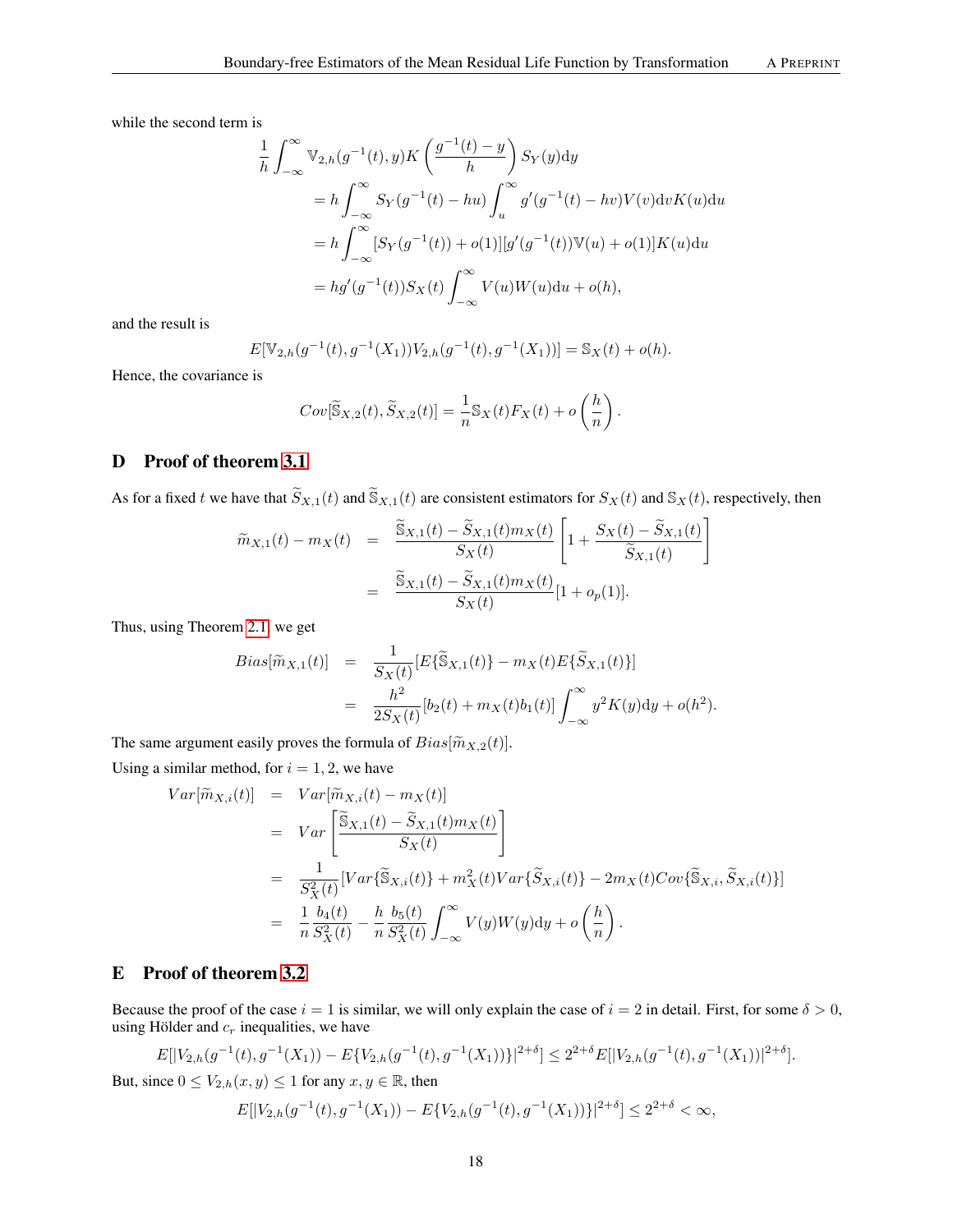and because  $Var[V_{2,h}(g^{-1}(t), g^{-1}(X_1))] = O(1)$ , we get

$$
\frac{E[|V_{2,h}(g^{-1}(t),g^{-1}(X_1))-E\{V_{2,h}(g^{-1}(t),g^{-1}(X_1))\}|^{2+\delta}]}{n^{\delta/2}[Var\{V_{2,h}(g^{-1}(t),g^{-1}(X_1))\}]^{1+\delta/2}} \to 0
$$

when  $n \to \infty$ . Hence, by Loeve [\[47\]](#page-10-24), and with the fact  $\widetilde{S}_{X,2}(t) \to_p S_X(t)$ , we can conclude that

$$
\frac{S_{X,2}(t) - S_X(t)}{\sqrt{Var[\widetilde{S}_{X,2}(t)]}} \to_D N(0,1).
$$

Next, with a similar reasoning as before, we have

 $E[|\mathbb{V}_{2,h}(g^{-1}(t),g^{-1}(X_1))-E\{\mathbb{V}_{2,h}(g^{-1}(t),g^{-1}(X_1))\}|^{2+\delta}]\leq 2^{2+\delta}E[|\mathbb{V}_{2,h}(g^{-1}(t),g^{-1}(X_1))|^{2+\delta}],$ which, by the same inequalities, results in

$$
E[\|\mathbb{V}_{2,h}(g^{-1}(t), g^{-1}(X_1)) - E\{\mathbb{V}_{2,h}(g^{-1}(t), g^{-1}(X_1))\}|^{2+\delta}]
$$
  
\n
$$
\leq 2^{2+\delta} E\left[\left|\int_{-\infty}^{g^{-1}(X_1)} g'(z) V\left(\frac{g^{-1}(t) - z}{h}\right) dz\right|^{2+\delta}\right]
$$
  
\n
$$
\leq 2^{2+\delta} E\left[\left|\int_{-\infty}^{g^{-1}(X_1)} g'(z) dz\right|^{2+\delta}\right]
$$
  
\n
$$
\leq 2^{2+\delta} E(X_1^{2+\delta})
$$
  
\n
$$
< \infty.
$$

Therefore, with the same argument, we get

$$
\frac{\widetilde{\mathbb{S}}_{X,2}(t) - \mathbb{S}_X(t)}{\sqrt{Var[\widetilde{\mathbb{S}}_{X,2}(t)]}} \to_D N(0,1).
$$

At last, by Slutsky's Theorem for rational function, the theorem is proven. **Remark E.1.** *Since we only assume the existence of*  $E(X^3)$ *, then we should choose*  $\delta \leq 1$  *in this proof.* 

### F Proof of theorem [3.3](#page-5-5)

Nadaraya [\[48\]](#page-10-25) guarantees that  $\sup_{t\in\mathbb{R}}|\widehat{S}_Y(t)-S_Y(t)| \to_{a.s.} 0$ , which implies  $\sup_{t \in \Omega} |\widehat{S}_Y(g^{-1}(t)) - S_Y(g^{-1}(t))| \to_{a.s.} 0.$ 

However, because  $S_Y(g^{-1}(t)) = S_X(t)$ , and it is clear that  $\widehat{S}_Y(g^{-1}(t)) = \widetilde{S}_{X,1}(t)$ , then  $\sup_{t \in \Omega} |\widetilde{S}_{X,1}(t) - S_X(t)|$  $S_X(t)| \rightarrow_{a.s.} 0$  holds.

Next, since  $\mathcal{S}_X(t) \geq 0$  is bounded above with

$$
\sup_{t \in \Omega} \mathbb{S}_X(t) = \lim_{t \to \omega^{+}} \mathbb{S}_X(t) = E(X) - \omega',
$$

then  $a(g^{-1}(t)) = \mathbb{S}_X(t)$  is bounded on  $\Omega$ . Furthermore,

$$
\begin{aligned}\n\widehat{a}(g^{-1}(t)) &= \frac{1}{n} \sum_{i=1}^{n} \int_{g^{-1}(t)}^{\infty} g'(z) V\left(\frac{z - g^{-1}(X_i)}{h}\right) \mathrm{d}z \\
&= \frac{1}{n} \sum_{i=1}^{n} \int_{t}^{\omega''} V\left(\frac{g^{-1}(z) - g^{-1}(X_i)}{h}\right) \mathrm{d}z \\
&= \widetilde{\mathbb{S}}_{X,1}(t) \\
&> 0\n\end{aligned}
$$

is also bounded above almost surely with

$$
\sup_{t \in \Omega} \widetilde{\mathbb{S}}_{X,1}(t) = \lim_{t \to \omega^{'}+} \widetilde{\mathbb{S}}_{X,1}(t) = \overline{X} - \omega' + O_p(h^2).
$$

Thus, Lemma [A.4](#page-11-5) implies  $\sup_{t\in\Omega} |\hat{a}(g^{-1}(t)) - a(g^{-1}(t))| \to_{a.s.} 0$ , which is equivalent to  $\sup_{t\in\Omega} |\tilde{S}_{X,1}(t) - S_{X}(t)| \to 0$  as a conclusion sup  $\mathbb{S}_X(t)$   $\rightarrow$  a.s. 0. As a conclusion,  $\sup_{t\in\Omega}|\widetilde{m}_{X,1}(t) - m_X(t)| \rightarrow$  a.s. 0 holds. The proof for the case of  $i = 2$  is similar.